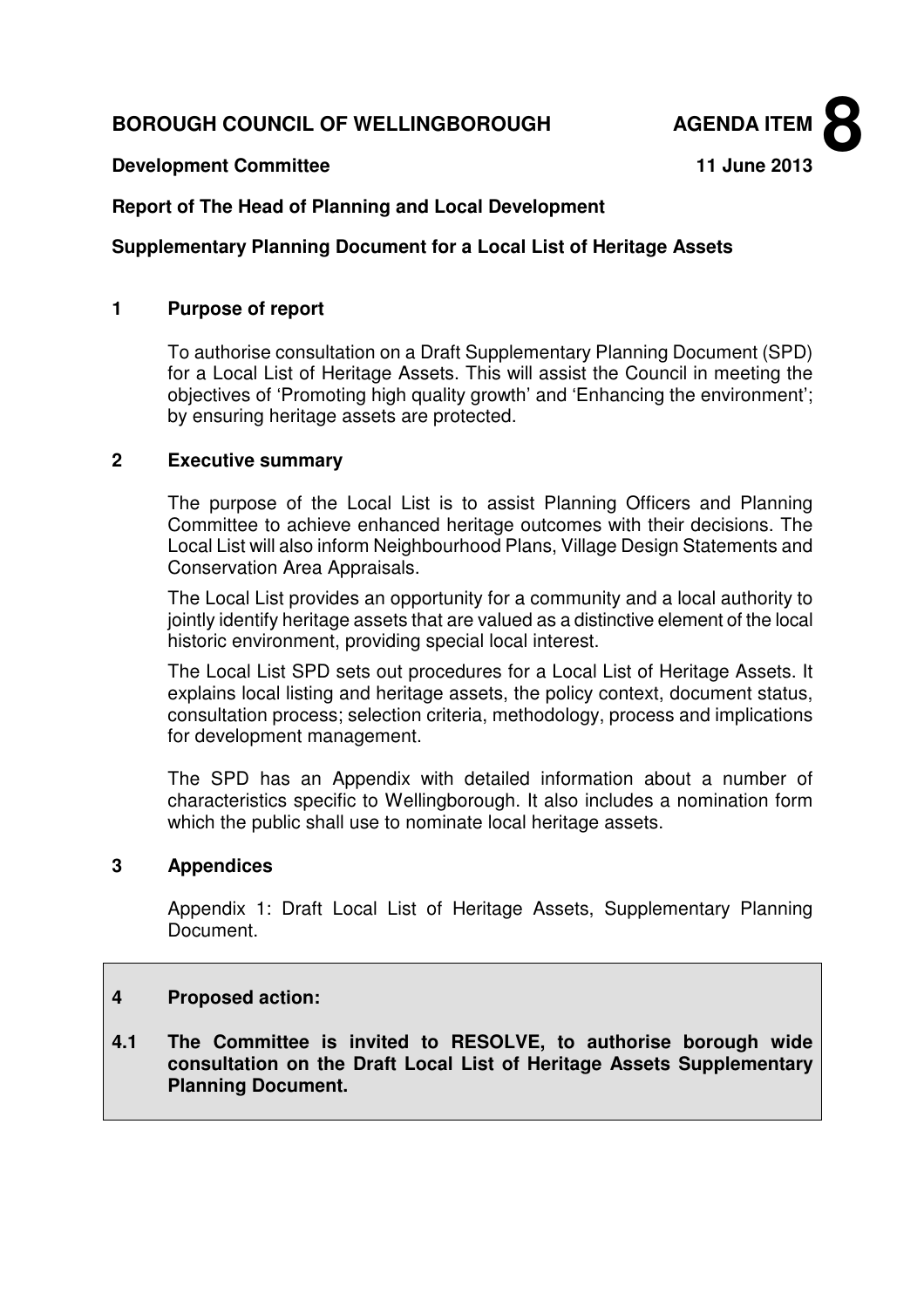# **5 Background**

- 5.1 The establishment of a local list of heritage assets is recognized by national planning policy and the emerging Local Plan sets out a desire to create one.
	- The Listed Buildings and Conservation Areas Act (1990) provides Councils a duty to protect listed buildings. However, statutory listings cover buildings of regional and national importance and do not recognize buildings of local importance. This has been the case ever since the original local list (Grade III) was abolished in 1970.
	- The National Planning Policy Framework (NPPF) confirms that a Local List can be used to define heritage assets of local importance, to be material planning considerations.
	- A Local List can help inform a full range of Council and private activities to improve heritage outcomes, but its principle aim is contribution to planning policy to enhance planning decisions. There is no obligation on the Council to employ funding towards entries in the Local List.
	- Preferred Option 50 of the "Wellingborough Site Specific Proposals Development Plan Document" 2010 stated a desire to create a local list of heritage assets.
- 5.2 The Conservation Officers met with Wollaston Neighbourhood Plan Team and Cllr Geoff Simmons, 15<sup>th</sup> February this year. The Officer's were provided an informative guided tour of the village by Kerry Woodrow. Officers confirmed that priority will be provided to Wollaston and other Parishes carrying out Neighbourhood Plans, including Earls Barton and Irchester. An article has been placed in the village newsletter to recruit volunteers to survey the village for potential Local List candidates and it is anticipated that the survey shall be carried out prior to the Neighbourhood Planning Process, to coincide with publication of a village newsletter for greatest effect.
- 5.3 Further meetings with other Parishes shall be arranged as part of the consultation of the Local List SPD to determine how they wish to carry out a survey of their Parish.

# **6 Discussion**

- 6.1 The Local List is proposed to be a register of heritage assets of local significance to the Borough of Wellingborough. It is desirable because most statutory heritage designations do not recognise heritage assets of local significance. They tend to focus solely regional, national or international significance. Those statutory designations include Registered Parks and Gardens, Registered Battlefields, Statutorily Listed Buildings, Scheduled Ancient Monuments and World Heritage Sites. Heritage assets of local importance would have been eligible for Grade III listing prior to its abolition in 1970.
- 6.2 Government policy for heritage protection is contained in the National Planning Policy Planning Framework (NPPF). It suggests that local planning authorities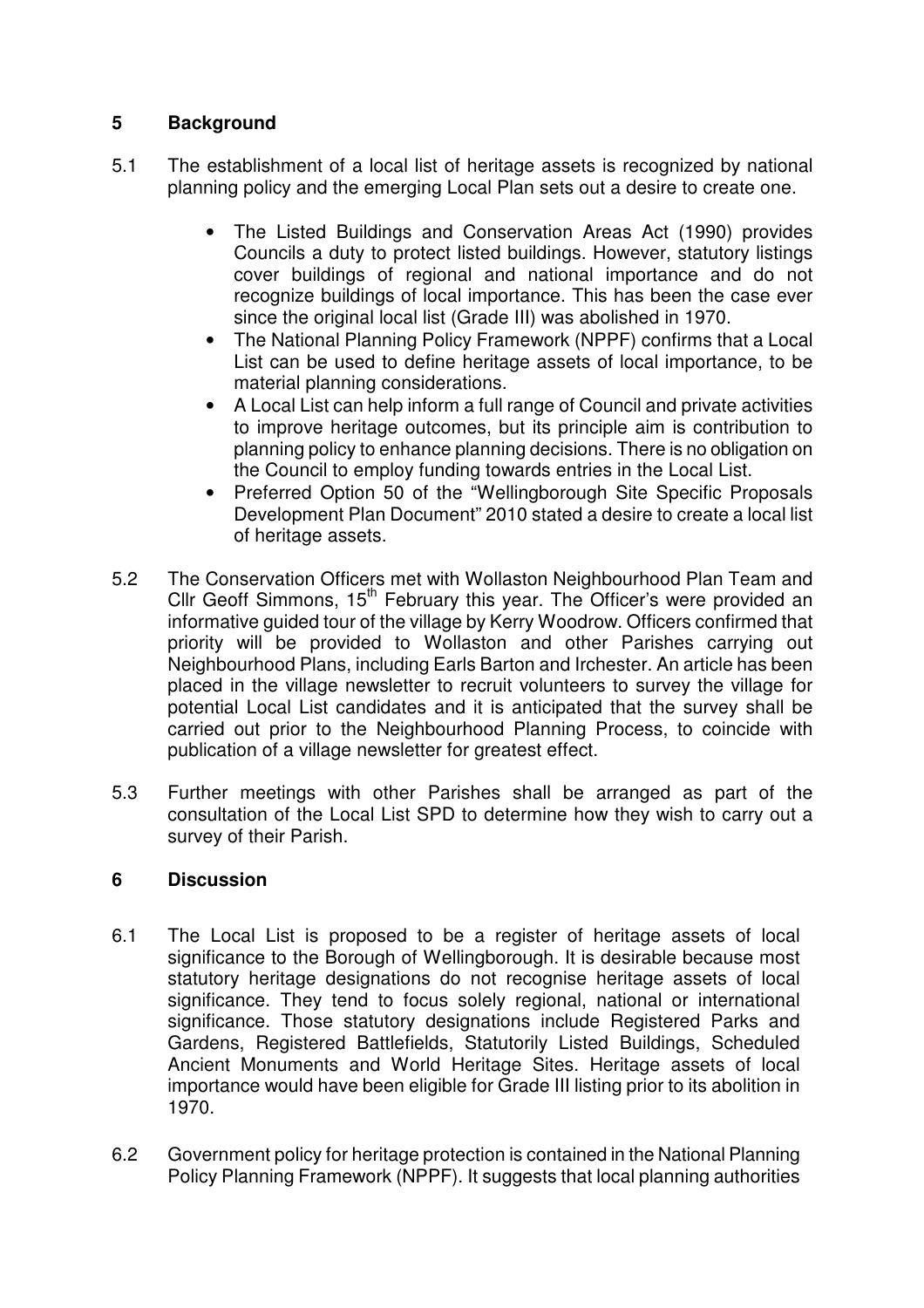should set out in their Local Plan a positive strategy for heritage assets most at risk through neglect, decay or other threats, recognising that heritage assets are irreplaceable and should be conserved in a manner appropriate to their significance. The creation of a local list is consistent with that aim. English Heritage has produced a "Good Practice Guide for Local Heritage Listing" (2012), which has been used as a framework for Wellingborough's approach to local listing.

6.3 Heritage assets are defined by the National Planning Policy Framework as:

"A building, monument, site, place, area or landscape identified as having a degree of significance meriting consideration in planning decisions, because of its heritage interest. Heritage asset includes designated heritage assets and assets identified by the local planning authority (including local listing)".

- 6.6 The significance of a heritage asset can be wider than the traditional focus on historic and architectural interest and character and appearance. Assets may also gain their significance from economic, social and environmental factors, which may include culture, social history, patterns of settlement and local figures.
- 6.7 The Local List is a non statutory local designation forming a material consideration in the planning process. The Local Planning Authority is therefore able to consider the scale of any harm or loss a development may cause to heritage assets and their setting. In weighing applications a balanced judgment will be required having regard to the scale of any harm and the significance of the heritage asset. There is a presumption against the demolition of locally listed building sited within a Conservation Area, where Conservation Area Consent is required. Listing can assist grant funding applications and locally listed heritage assets at risk can be entered into a Local 'At Risk Register'.

### **7 Legal powers**

Section 1 of the Localism Act 2011 gives the Council a general power of competence. The proposal is within the boundaries and limits on the general power of competence set out in Sections 2 to 4 of the Localism Act 2011'.

### **8 Financial and value for money implications**

The project can be undertaken within existing financial resources.

### **9 Risk analysis**

| <b>Nature of risk</b> | <b>Consequences</b> | Likelihood of | <b>Control</b>     |
|-----------------------|---------------------|---------------|--------------------|
|                       | if realised         | occurrence    | measures           |
| Not preparing a       | locally             | High          | Prepare local list |
| local list of         | significant         |               | of heritage assets |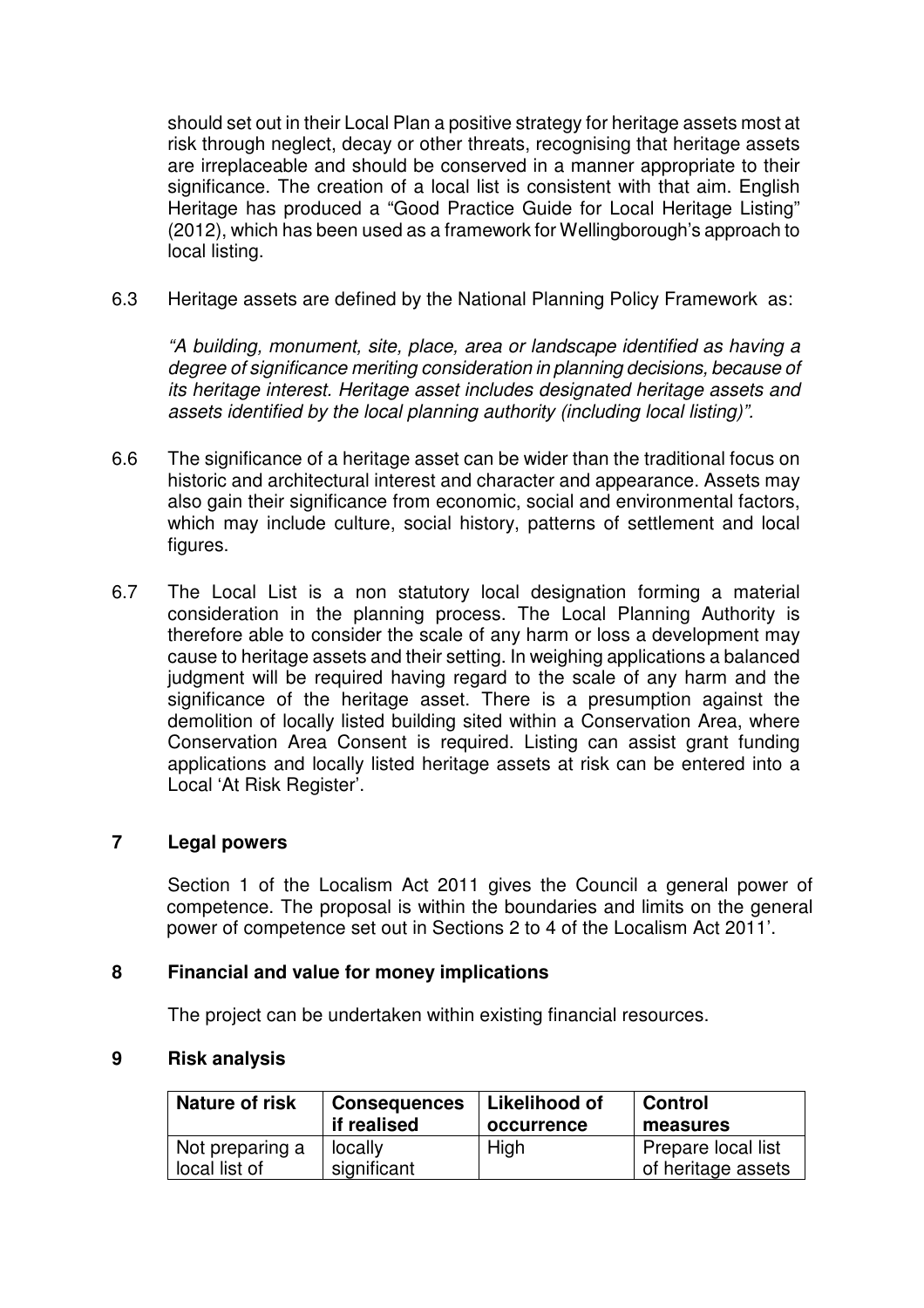| heritage assets   heritage assets | could be lost or |  |
|-----------------------------------|------------------|--|
|                                   | harmed           |  |

#### **10 Implications for resources**

The project is being undertaken within existing staffing resources. Some implications for administration staff in Development Management to identify additional constraints will occur and additional consultations will be required of the Conservation and Design Officers to assess the affect of proposals on local heritage assets. Local heritage assets should be identified as local land charges. Property owned by the Council may be included in the Local List.

### **11 Implications for stronger and safer communities**

No impact anticipated relating to health improvement, community cohesion, or community safety matters.

### **12 Implications for equalities**

An initial equality impact assessment (EqIA) screening will be completed before any decision is taken on adopting a Local List.

### **13 Author and contact officer**

Philip Ridley, Design and Conservation Officer

#### **14 Consultees**

Alex Stevenson, Design and Conservation Officer Victoria Phillipson, Principal Planning Policy and Regeneration Manager Sue Bateman, Senior Planning Officer Mike Kilpin, Principal Planning and Building Control Manager Steven Wood, Head of Planning and Local Development Tracey Cave, Service Accountant Geoff Hollands, District Law

### **15 Background papers**

None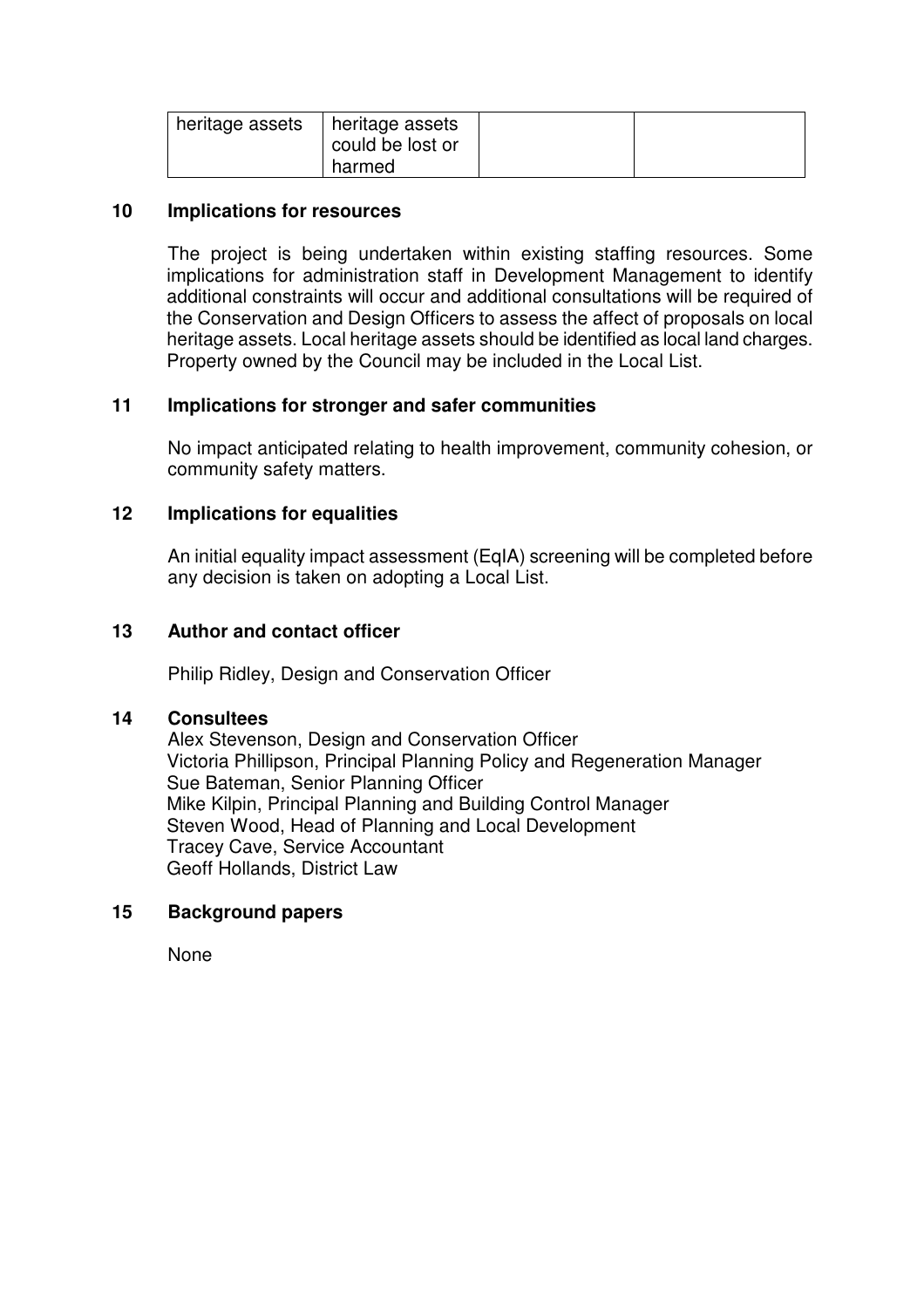

Making Wellingborough a place to be proud of

# Local List of Heritage Assets Supplementary Planning Document Consultation Draft

**Date: June 2013** 

www.wellingborough.gov.uk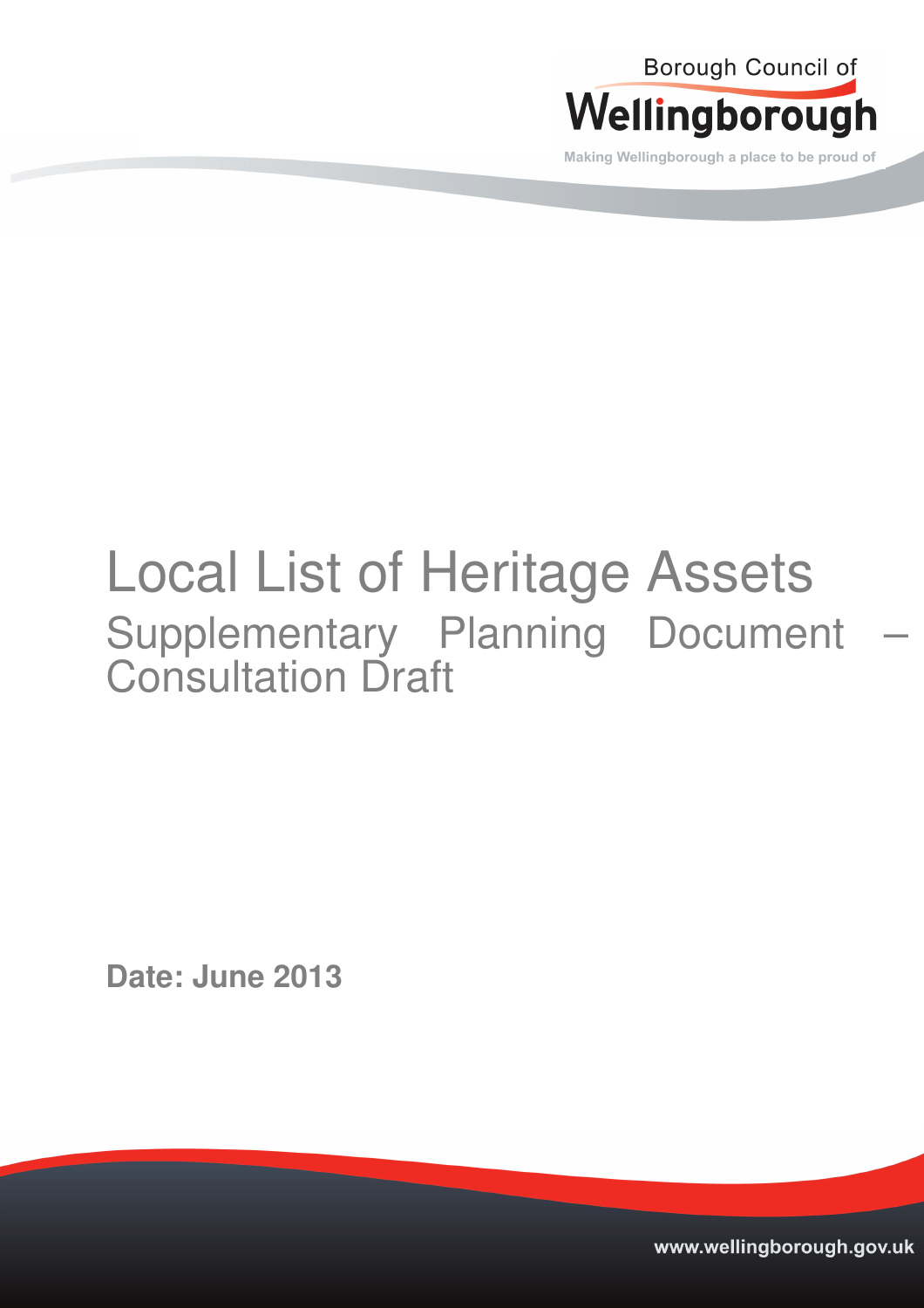Table of Contents

| 7. |  |
|----|--|
|    |  |

| APPENDIX A: THE CHARACTER OF THE BOROUGH OF WELLINGBOROUGH 14                                                                                                                                                                     |    |
|-----------------------------------------------------------------------------------------------------------------------------------------------------------------------------------------------------------------------------------|----|
| 76 يست. بين المستند المستند المستند المستند المستند المستند المستند المستند المستند المستند المستند المستند ال<br>16 يست المستند المستند المستند المستند المستند المستند المستند المستند المستند المستند 19 A2. Boot & Shoe Inpus |    |
|                                                                                                                                                                                                                                   | 20 |
|                                                                                                                                                                                                                                   | 26 |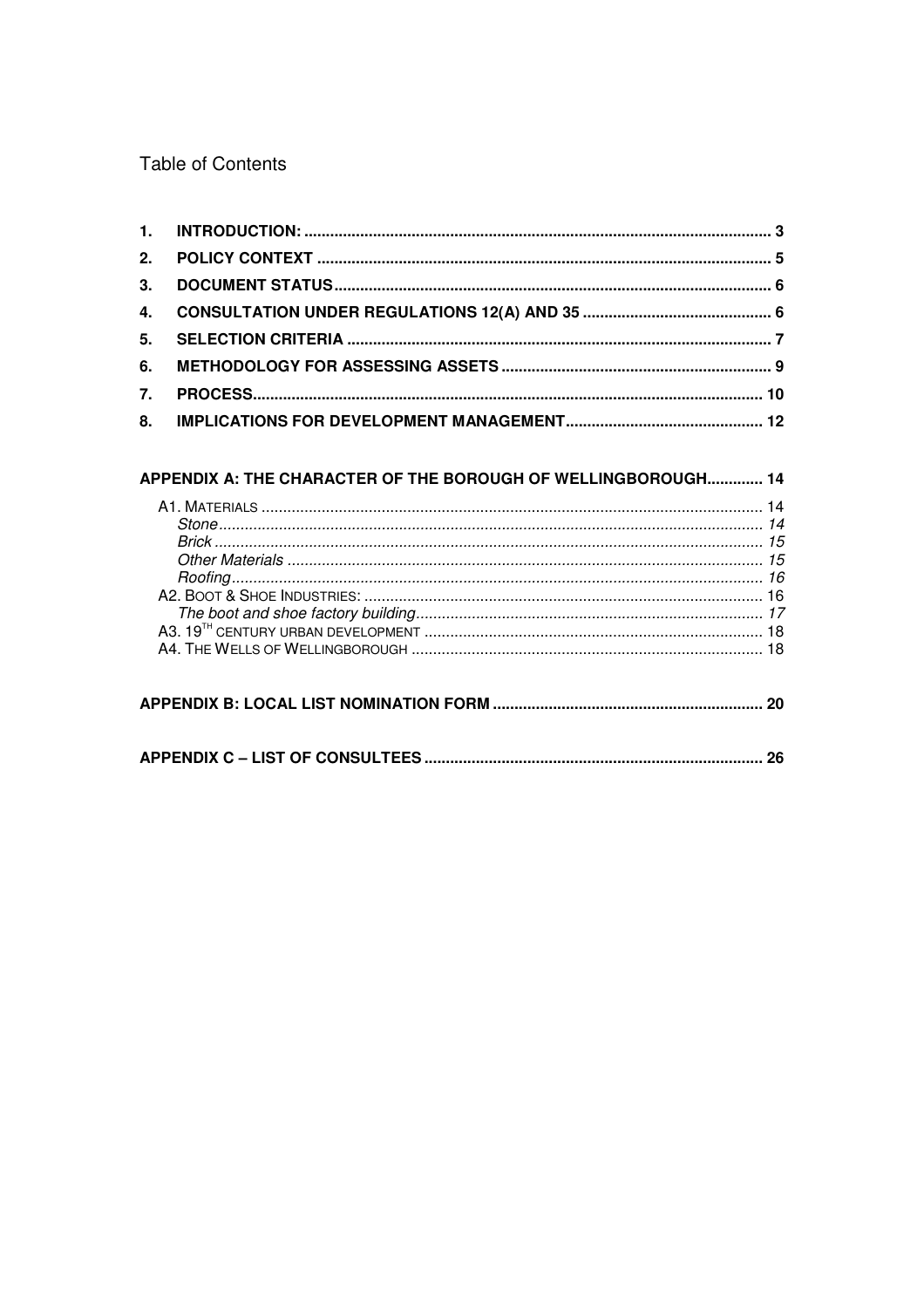# **1. Introduction:**

- 1.1 This Supplementary Planning Document (SPD) provides guidance on the Borough of Wellingborough's Local List of Heritage Assets.
- 1.2 This document is being formulated in order to recognise local heritage assets in the Borough of Wellingborough. This will help inform planning decisions and related policy documents including Conservation Area Appraisals.
- 1.3 Grade III listings were a non-statutory local list of heritage assets that was abolished during the 1970's. This document aims fill that role with a Local List of Heritage Assets to identify and record the value of local heritage assets within the Borough.
- 1.4 The Local List provides an opportunity for a community and a local authority to jointly identify heritage assets that are valued as a distinctive element of the local historic environment, contributing to its character and appearance and local interest.
- 1.5 It provides clarity on the location and significance of the assets so that the desirability of their conservation and enhancement can be taken into account.
- 1.6 The local list also aims to provide the basis for a positive strategy for the conservation and enjoyment of the historic environment, including heritage assets most at risk through neglect, decay or other threats.

# 1.7 **The Value of Heritage**

- 1.7.1 Heritage Assets are an irreplaceable resource which should be conserved in a manner appropriate to their significance.
- 1.7.2 The National Planning Policy Framework establishes a presumption in favour of sustainable development. English Heritage states that heritage assets are at the heart of sustainable development;<sup>1</sup> that heritage can help the UK economy grow faster, can make significant contribution to existing economic activity and is not a barrier to growth.<sup>2</sup>

# 1.8 **Economic Value**

 $\overline{a}$ 

1.8.1 Heritage is a key driver to the tourism economy, which has grown from 675 million visits in 1990 to 940 million in 2011 with over half visiting a heritage site.<sup>3</sup> Heritage tourism is also a popular pursuit for residents,

<sup>&</sup>lt;sup>1</sup> "Regeneration and the Historic Environment, Heritage as a catalyst for better social and economic regeneration" English Heritage (2005).

http://www.english-heritage.org.uk/publications/regeneration-and-historic-environment/ <sup>2</sup> "Heritage and Growth" English Heritage (2011)

http://www.english-heritage.org.uk/publications/heritage-and-growth/ 3 "Tourism Highlights" UNWTO(2011) p1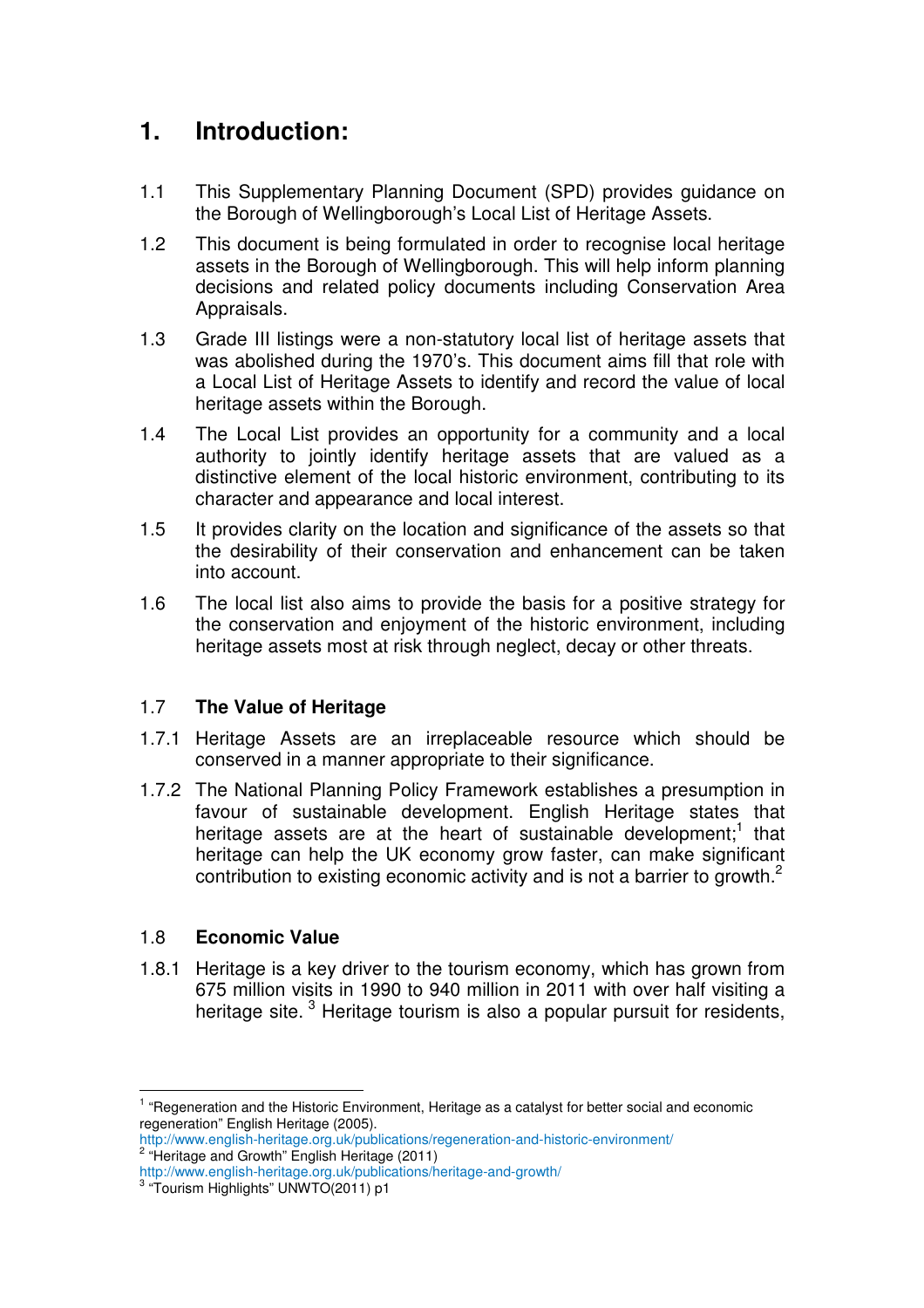with 80% of visits to historic buildings being made by domestic tourists.<sup>4</sup>

- 1.8.2 It is estimated that UK Heritage tourism directly accounts for £4.3bn of GDP and creates employment for 113,000 people. $5$  This is larger than the UK film industry (£3.3bn) and motor vehicle manufacturing industry (£5.5bn). Research shows that historic visitor attractions support as many jobs in the surrounding economy as they do on site.<sup>6</sup>
- 1.8.3 Restoration also supports local skilled jobs to restore fabric rather than import new materials, with investment in repair and maintenance producing 55% more direct construction labour input than new-build.<sup>7</sup>
- 1.8.4 Refurbishing a building can save money, avoid waste and reduce the need for new building materials. These savings can help provide affordable space for small to medium sized enterprises in commercial zones. Heritage led regeneration of the Jewellery quarter in Birmingham has for example helped protect 6,000 jobs and 1,500 businesses. Research shows that one in four businesses agree that the historic environment is an important factor in deciding where to locate.<sup>8</sup>
- 1.8.5 Re-use can also protect workmanship and architecture of a quality no longer available to house builders. Research shows, as a result, that historic homes can attract an average of 20% premium versus new build equivalents<sup>9</sup>.

### 1.9 **Local Belonging / Sense of Place**

- 1.9.1 In 2009, English Heritage commissioned Newcastle University and the Centre of Urban and Regional Studies to undertake a study exploring the impact of living in historic areas on people's sense of local belonging or sense of place.<sup>10</sup>
- 1.9.2 The study found that adults living in historic areas had a significantly stronger sense of place than those that do not, even after controlling for other socio-economic factors known to impact on sense of belonging. It showed a positive impact of the historic environment for adults regardless of their demographics, demonstrating a universal value of heritage, and distinctive architecture is an important factor which skilled workers consider when choosing where to work and live.<sup>11</sup>

## 1.10 **PRIDE Objectives**

1.10.1 The Local List will contribute to the Borough Council's Mission Statement 'Making Wellingborough a place to be proud of and the  $\overline{a}$ 

 $\frac{4}{3}$  "Visit England visitor attraction survey" Heritage Counts (2011) p30

<sup>&</sup>lt;sup>5</sup> "Investing in success, heritage and the UK tourism economy" Heritage Lottery Fund (2010) p9

 $^6$  "The impact of historic visitor attractions" GHK (2010) pp81-82

<sup>&</sup>lt;sup>7</sup> Construction Skills (2008)

<sup>&</sup>lt;sup>8</sup> "The impact of historic environment regeneration" Amion-Locum (2010) p73

<sup>9</sup> "What Adds Value" Nationwide Building Society (2003)

<sup>10</sup> "Historic Environment and Sense of Place: Heritage Counts" English Heritage (2009) http://hc.english-heritage.org.uk/Previous-Reports/HC-Sense-of-Place

<sup>&</sup>lt;sup>11</sup> Competitive European Cities, Where do the core cities stand? ODPM, (2004)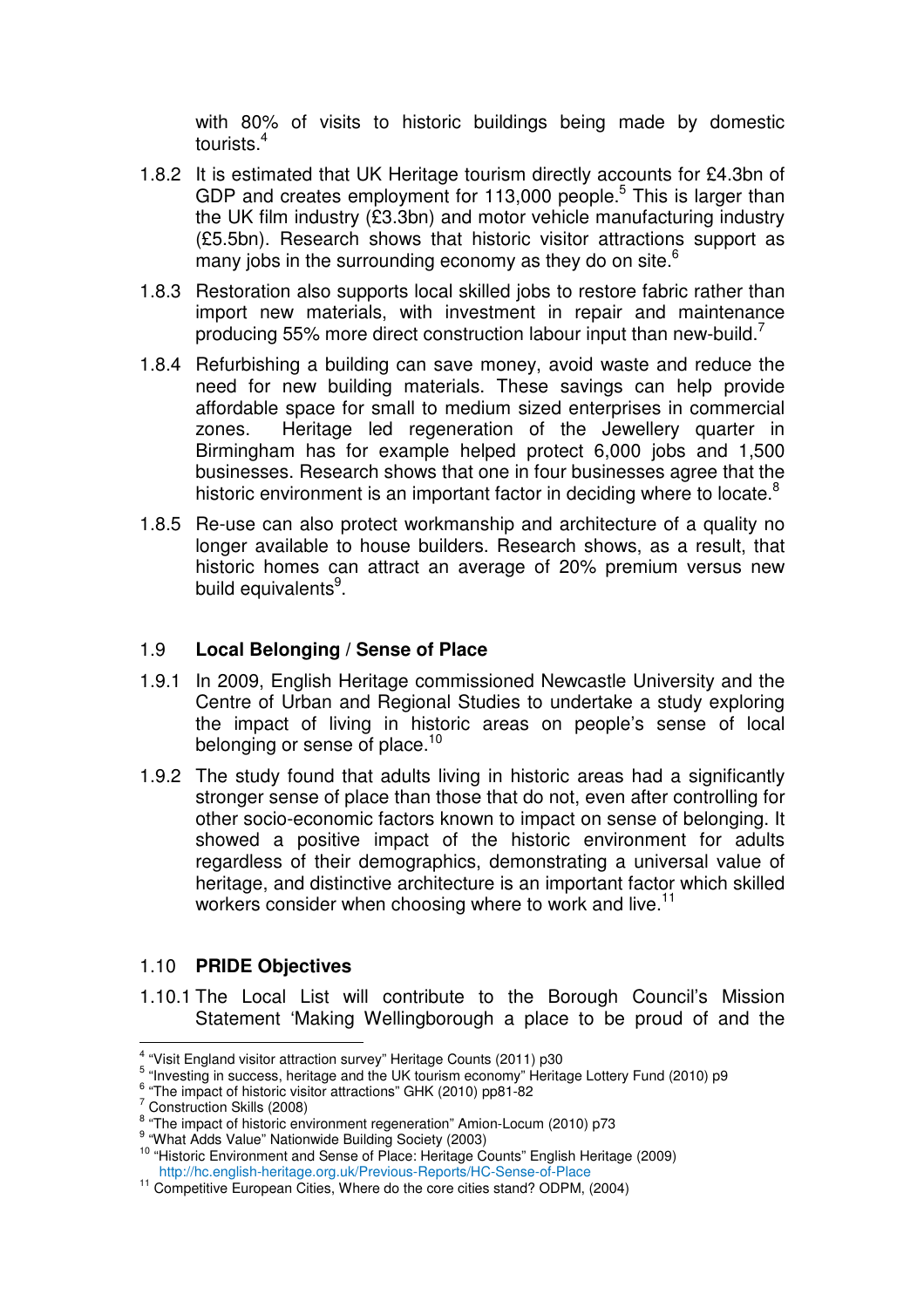associated P.R.I.D.E. objectives by encouraging a planning service responsive to local heritage priorities, promotion of high quality growth alongside protecting and enhancing the environment.

1.10.2 It is hoped that recognition of the unique qualities of a heritage asset and inclusion on the Local List will encourage owners to take pride in the care of their property.

# **2. Policy Context**

# **National Policies**

- 2.1 Government policy for heritage protection is contained in the National Planning Policy Planning Framework (NPPF).<sup>12</sup> It states that local planning authorities should set out in their Local Plan a positive strategy for heritage assets most at risk through neglect, decay or other threats, recognising that heritage assets are irreplaceable and should be conserved in a manner appropriate to their significance. The creation of a local list is consistent with that aim.
- 2.2 Heritage assets are defined in Annexe 2 of the NPPF as:

"A building, monument, site, place, area or landscape identified as having a degree of significance meriting consideration in planning decisions, because of its heritage interest. Heritage assets include designated heritage assets and assets identified by the local planning authority (including local listing)".

- 2.3 The significance of a heritage asset can be wider than the traditional focus on historic and architectural interest and character and appearance.
- 2.4 Assets may also gain their significance from economic, social and environmental factors, which may include culture, social history, patterns of settlement and local figures.

# **Local Policies**

 $\overline{a}$ 

- 2.5 The North Northamptonshire Core Spatial Strategy (CSS) is the principal Development Planning Document guiding development within the Borough. This sets out a vision for the delivery of high quality development and the protection and enhancement of valuable built and natural resources. It also seeks to enhance and manage the built and natural resources of the area, retaining and enhancing local character and distinctiveness. The SPD, once adopted, will supplement CSS Policy 13 (specifically parts (h), (i) and (o).
- 2.6 The 2008 CSS is currently under review. The pre-submission draft Core Strategy review is likely to be published for formal statutory

<sup>&</sup>lt;sup>12</sup> "National Planning Policy Framework" Department for Communities and Local Government (2012) https://www.gov.uk/government/publications/national-planning-policy-framework--2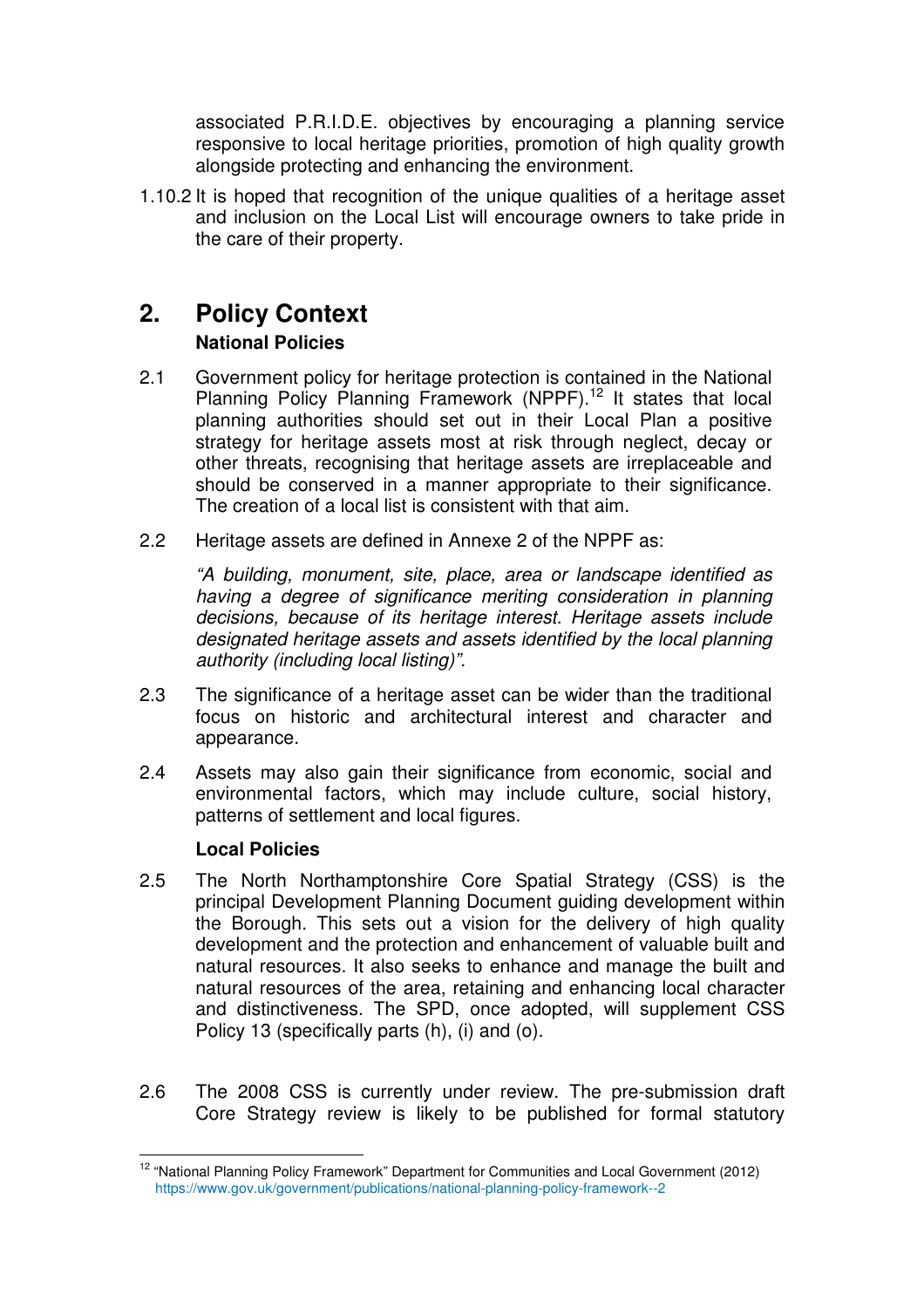consultation during early 2014. This will be followed by an Independent Examination and it is anticipated that the Core Strategy review will be adopted by the end of 2014.

# **3. Document Status**

- 3.1 This SPD has been prepared under the 2004 Planning and Compulsory Purchase Act (the  $"2004$  Act").<sup>13</sup> The Local List SPD is a statutory Local Development Document (LDD), covering the whole of the Borough of Wellingborough.
- 3.2 The Local List SPD was prepared in accordance with the Town and Country Planning (Local Planning) (England) Regulations 2012 (Statutory Instrument 2012 No. 767) (the "2012 Regulations")<sup>14</sup>, which set out the minimum requirements for the preparation of an SPD. It is essential for these requirements to be met in order for this document to be classified as a statutory LDD, thereby supplementing the statutory Local Plans for the Borough of Wellingborough.
- 3.3 This SPD will supplement policies within the North Northamptonshire Core Spatial Strategy (CSS), adopted June 2008,<sup>15</sup> and the overall joint Development Plan Document (DPD) for the Borough of Wellingborough. The specific preparation process for the Local List SPD is directed by 2012 Regulations 12-14 and 35. The process also needs to have regard to the North Northamptonshire Statement of Community Involvement (SCI), adopted October 2006.<sup>16</sup>

# **4. Consultation under Regulations 12(a) and 35**

- 4.1. The Consultation Draft was approved for a 6-week period of public consultation by the Development Committee on XXX. A list of Consultees (consultation bodies and individuals) is set out in Appendix C.
- 4.2. If you wish to make any comments on this Consultation Draft SPD, these must be received in writing by no later than XX pm on XX 2013, and sent to:

Planning Policy and Regeneration Borough Council of Wellingborough Swanspool House Doddington Road

 $\overline{a}$ 

<sup>13</sup> "Planning & Compulsory Purchase Act" (2004)

http://www.legislation.gov.uk/ukpga/2004/5/contents

<sup>14</sup> Statutory Instrument 2012 No. 767: http://www.legislation.gov.uk/uksi/2012/767/contents/made <sup>15</sup> North Northamptonshire Core Spatial Strategy:

http://www.nnjpu.org.uk/publications/docdetail.asp?docid=1068 <sup>16</sup> North Northamptonshire Statement of Community Involvement: http://www.northamptonshireobservatory.org.uk/publications/document.asp?documentid=790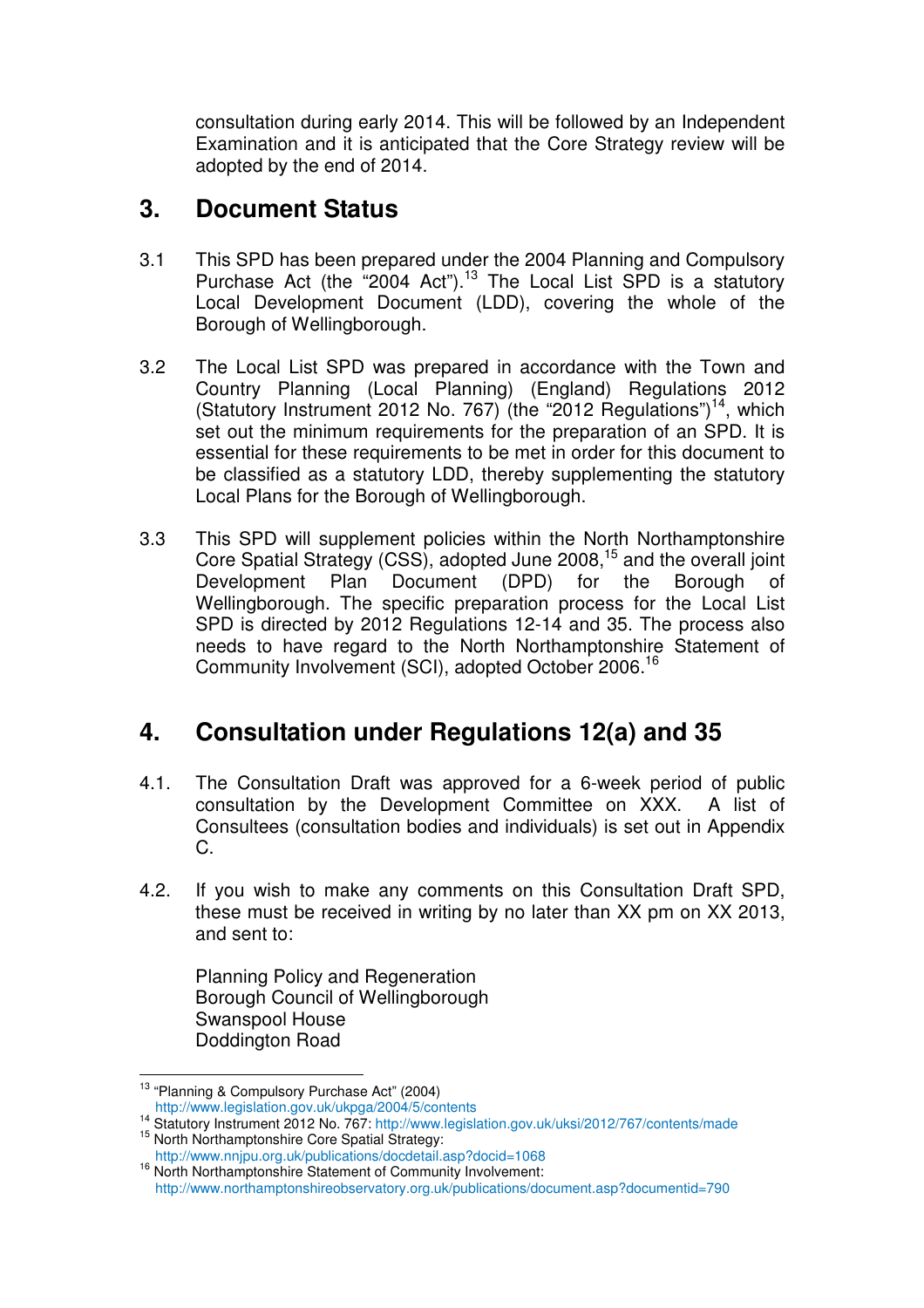Wellingborough NN8 1BP

Or by email to policyandregeneration@wellingborough.gov.uk

4.3. All comments received will be reviewed and considered, prior to adoption of the final document.

# **5. Selection Criteria**

- 5.1. The following criteria shall have been compiled to reflect the Department of Culture, Media and Sport's "Principles of Selection for Listing Buildings"<sup>17</sup> and English Heritage guidance for local lists.<sup>18</sup>
- 5.2. The criteria are: Age, Design, History, Archaeology and Condition. In addition to these, guidance for selecting specific types of building is published by English Heritage<sup>19</sup> and Appendix A comprises a general overview of the Borough's characteristics.
- 5.3. Inclusion within the Local List may be justified by satisfaction of at least one of the following criteria. The satisfaction of multiple criteria will lend weight to listing.

### 5.4. **Age**

 $\overline{a}$ 

- 5.4.1 The age of an asset may be an important criterion because it is indicative of the asset's rarity, and the older an asset is, and the fewer surviving examples of its kind, the more likely it is to have local historic interest.
- 5.4.2 The weight attributed to an age range can be adjusted to take into account distinctive local characteristics.
- 5.4.3 The following chronology is meant as a guide to assessment; the dates are indications of likely periods of interest and are not absolute. The relevance of age and rarity will vary according to the particular type of asset because for some types, dates, other than those outlined below are of significance. However, the general principles used are the following:

# 5.4.4 **Age criteria for historic buildings:**

<sup>&</sup>lt;sup>17</sup> "Principles of Selection for Listing Buildings" Department for Culture, Media & Sport 2010. http://www.english-heritage.org.uk/content/imported-docs/p-t/principles-of-selection-for-listingbuildings-2010.pdf

<sup>&</sup>lt;sup>18</sup> "Good Practice Guide for Local Listing" English Heritage 2012

http://www.english-heritage.org.uk/publications/good-practice-local-heritage-listing/ <sup>19</sup> "Selection guides for buildings and structures"

http://www.english- heritage.org.uk/caring/listing/criteria-for-protection/selection-guidelines/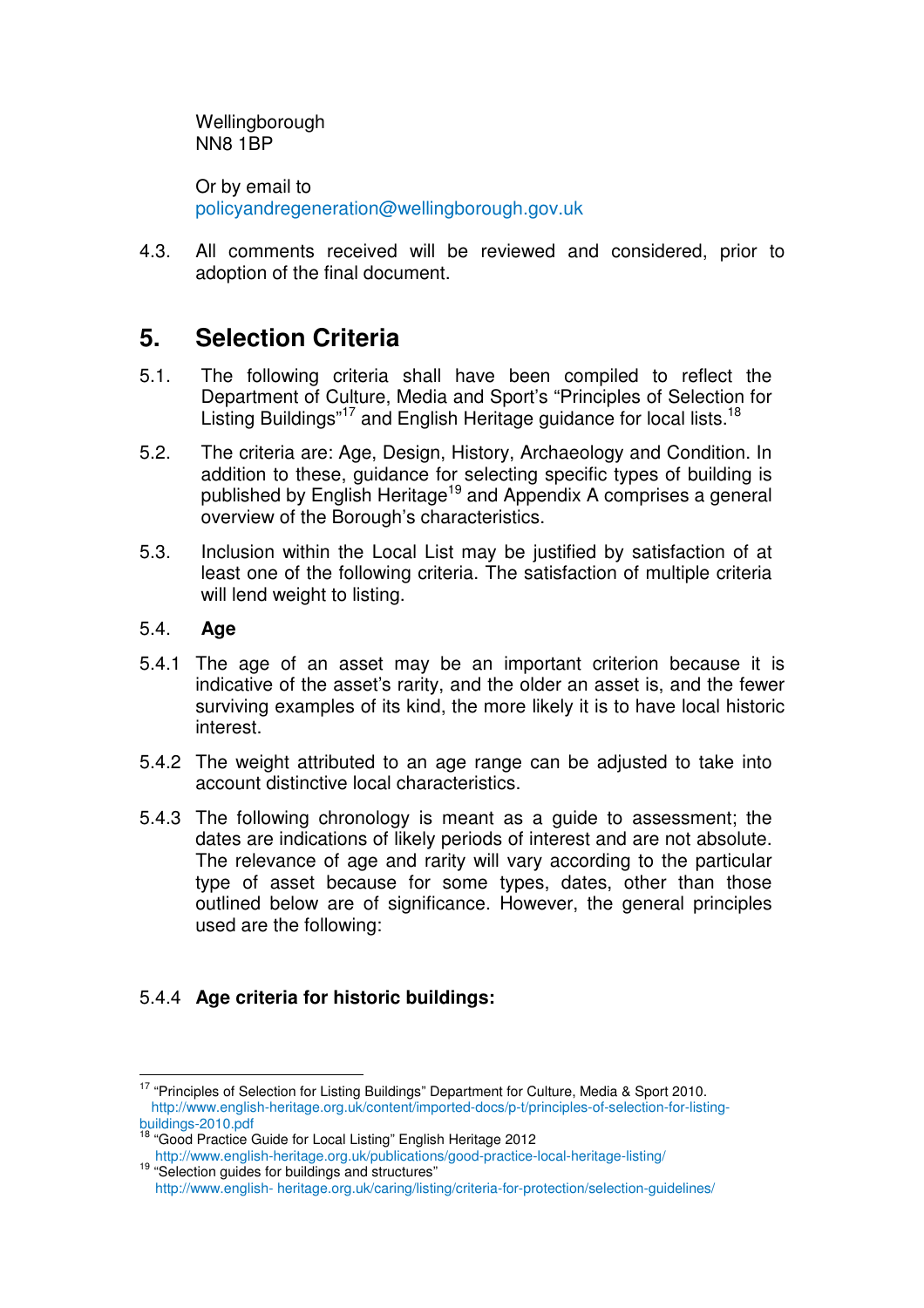- before 1700, all buildings that contain a significant proportion of their original fabric are listed;
- from 1700 to 1840, most buildings are listed that contain a significant proportion of their original fabric;
- after 1840, because of the greatly increased number of buildings erected and the much larger numbers that have survived, progressively greater selection is necessary;
- particularly careful selection is required for buildings from the period after 1945;
- buildings of less than 30 years old are normally listed only if they are of outstanding quality and under threat.

# 5.4.5 **Age Criteria for Landscape Features**

- Sites formed before 1750 where at least a proportion of the original layout is still in evidence
- Sites laid out between 1750 and 1840 where enough of the layout survives to reflect the original design
- Sites with a main phase of development post-1840 which are of local interest and relatively intact, the degree of required local interest rising as the site becomes closer in time
- Particularly careful selection is required for sites from the period after 1945
- Sites of less than 30 years old are normally registered only if they are of outstanding quality and under threat
- 5.4.6 For many people, the mention of the words landscape or garden conjures up a vision of floral beauty or culinary possibilities. Whilst we appreciate good gardening, when compiling the list, we look at the more permanent elements in the landscape such as landform, built structures, walks and rides, water features, structural shrubberies, hedges and trees. We do not focus on the shorter-lived plantings of herbaceous perennials, annuals, roses and most shrubs.

# **5.5 Design**

- 5.5.1 To be of local design interest, a heritage asset must be of importance in its architectural, landscape or artistic design and decoration and craftsmanship. Local interest may also apply to locally important examples of particular building types and techniques, including the local vernacular and technological innovation or virtuosity.
- 5.5.2 The appearance of an asset– both its intrinsic design merit and any group value, i.e. grouping of assets with a clear visual, design or historic relationship – is a key consideration in judging listing proposals, and the intrinsic design value of an asset will be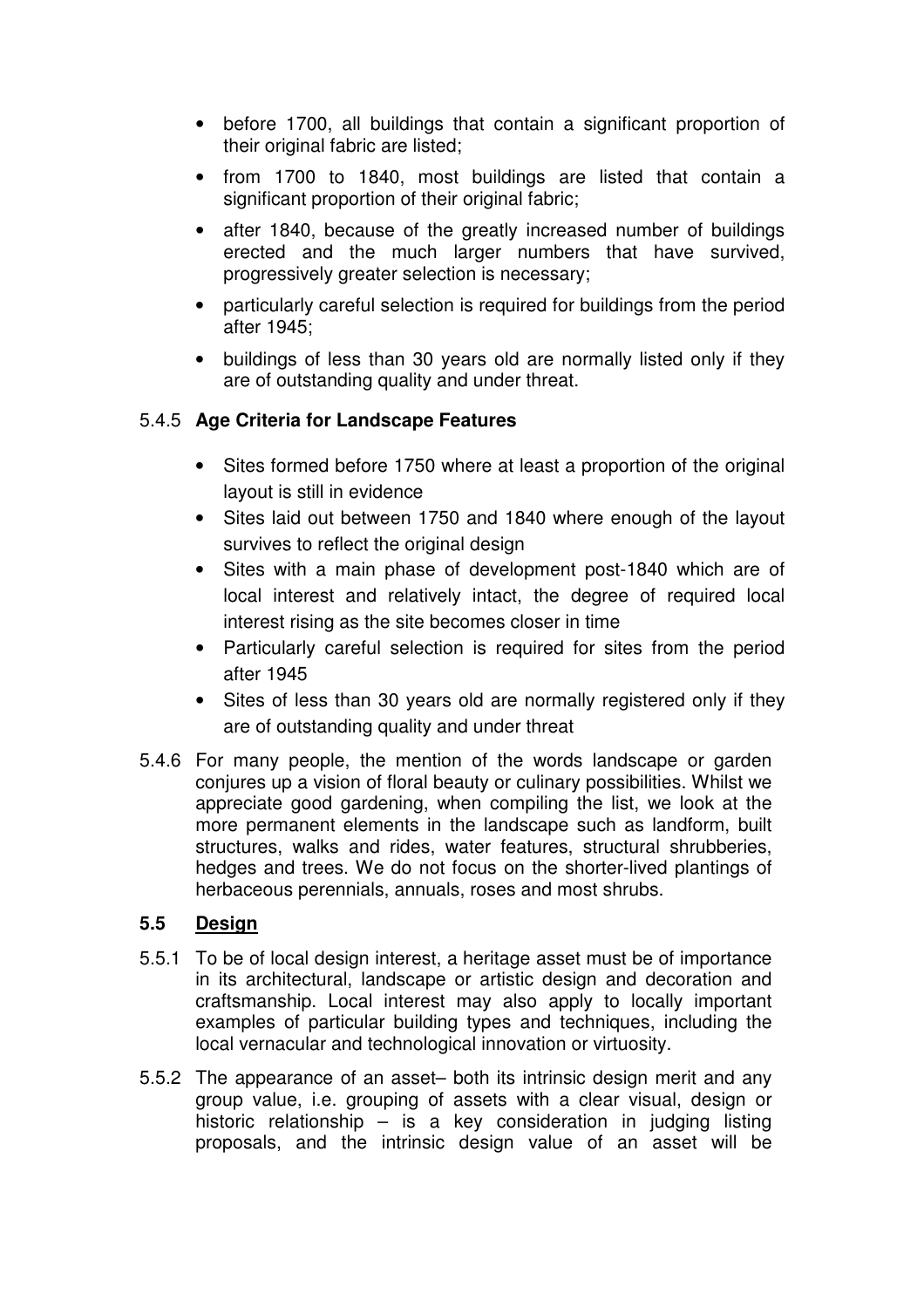considered in relation to local styles, materials or any other distinctive local characteristic.

5.5.3 The local interest of a heritage asset will not always be reflected in obvious external visual quality. Assets can be important for reasons of technological innovation, or as illustrating historic interest which may or may not have external visual quality.

# 5.6 **History**

- 5.6.1 To be of local historic interest, an asset must illustrate important aspects of the local social, economic, cultural or military history. They may have close historic associations with important people, events or customs or by reason of being a local landmark
- 5.6.2 They should be perceived as a source of local identity, distinctiveness, social interaction and coherence, often residing in intangible aspects of heritage contributing to the "collective memory" of a place.
- 5.6.3 There should normally be some quality of interest in the physical fabric of the asset to justify listing.

# 5.7 **Archaeology**

- 5.7.1 There may be an appropriate reason to designate a locally significant asset if the evidence base is sufficiently compelling and if a distinct area can be identified.
- 5.7.2 The majority of archaeological sites and landscapes remain undesignated. Even in cases where they are added to a local heritage list, the interest and significance of archaeological assets may be of national or regional importance.

# **6. Methodology for Assessing Assets**

# 6.1 **State of Repair**

6.1.1 The state of repair of a building is not a relevant consideration when deciding whether a building meets the test of local interest. Repair issues should however be noted to inform potential management proposals.

# 6.2 **Alterations**

6.2.1 Modern interventions can be sympathetic or detract from the local interest of a heritage asset. Alterations should be noted. A value judgement should then be made as to whether enough of the asset's local interest remains to justify listing.

# 6.3 **Selectivity**

6.3.1 Where a heritage asset qualifies for listing primarily on the strength of its local interest, the fact that there are other buildings of similar quality elsewhere is not likely to be a major consideration. However, a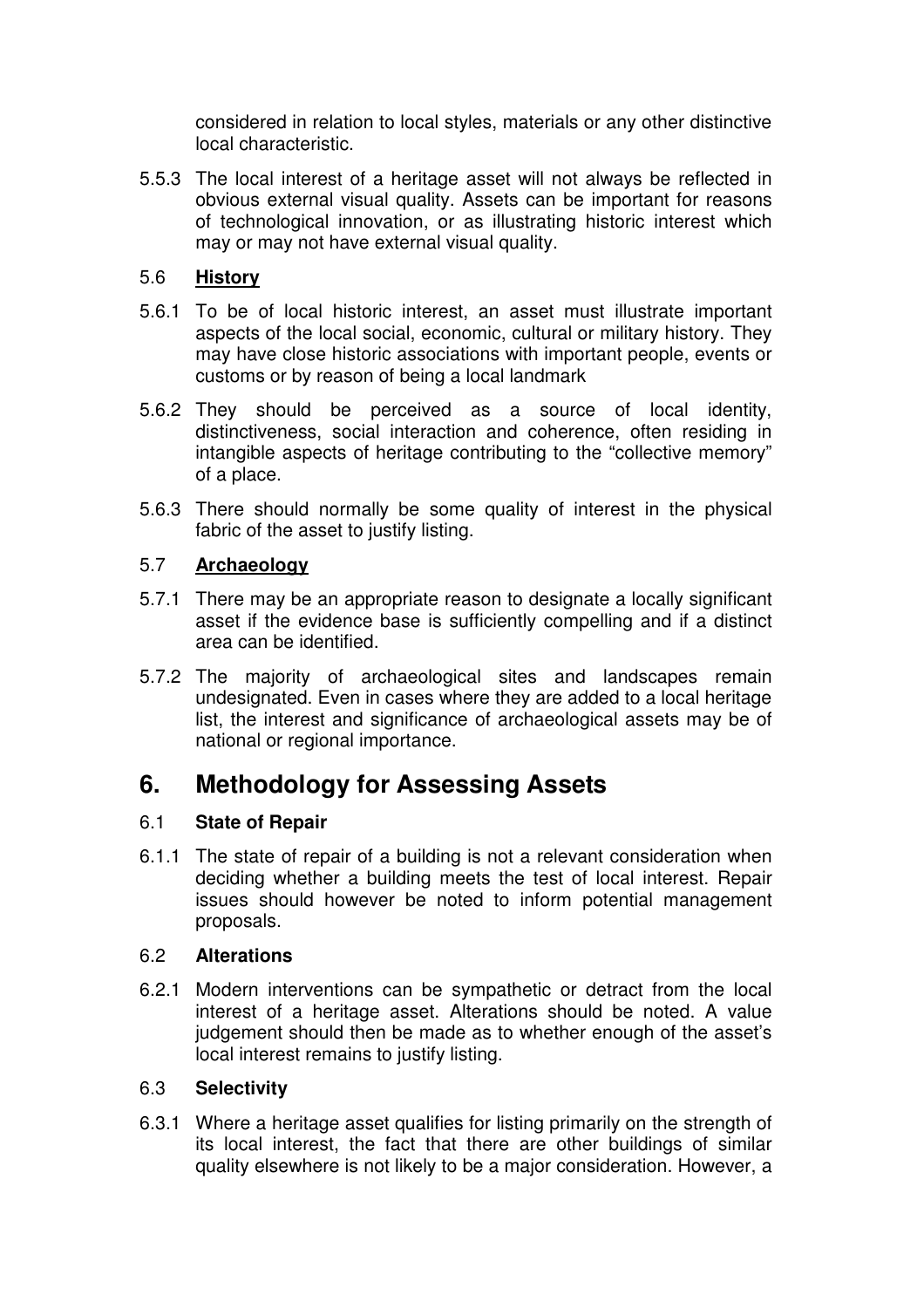building may be listed primarily because it represents a particular historical type in order to ensure that examples of such a type are preserved.

- 6.3.2 Listing in these circumstances is largely a comparative exercise and needs to be selective where a substantial number of buildings of a similar type and quality survive.
- 6.3.3 Selection should also be dr4iven by benchmarking against the quality of those heritage assets previously considered worthy of Grade III listing by English Heritage. Previous Grade III heritage assets retaining their local interest are part of the first phase of list proposals for this purpose.

#### 6.4 **Evidence**

6.4.1 The significance of a local heritage asset of any kind may be enhanced by a significant contemporary or historic record. Examples include written and aural histories and historic photographs or drawings.

# **7. Process**

### 7.1 **Phasing**

- 7.1.1 The Borough covers an area of 16,315ha with 20 settlements of varying sizes.
- 7.1.2 To manage the compilation of the Local List more effectively the survey will be conducted in phases:
- 7.1.3 Phase one will include Earls Barton, Wollaston and Irchester (as they are currently compiling Neighbourhood Plans). Ecton and Finedon will also be included as they are scheduled for Conservation Area Appraisals.
- 7.1.4 The remaining villages and their surrounding areas, and also parts of Wellingborough (outside its adopted Conservation Area) will follow in further phases.
- 7.1.5 Those places undertaking policy work which would benefit from the assessment will be prioritised.
- 7.1.6 The final phase will be Wellingborough Town Centre Conservation Area. This will include a re-assessment of the Buildings of Townscape Merit, where that designation will be replaced by the Local List to provide a more uniform assessment across the Borough.

# **7.2 Consultation Process**

**7.2.1 Stage 1 - Invitation to nominate heritage assets**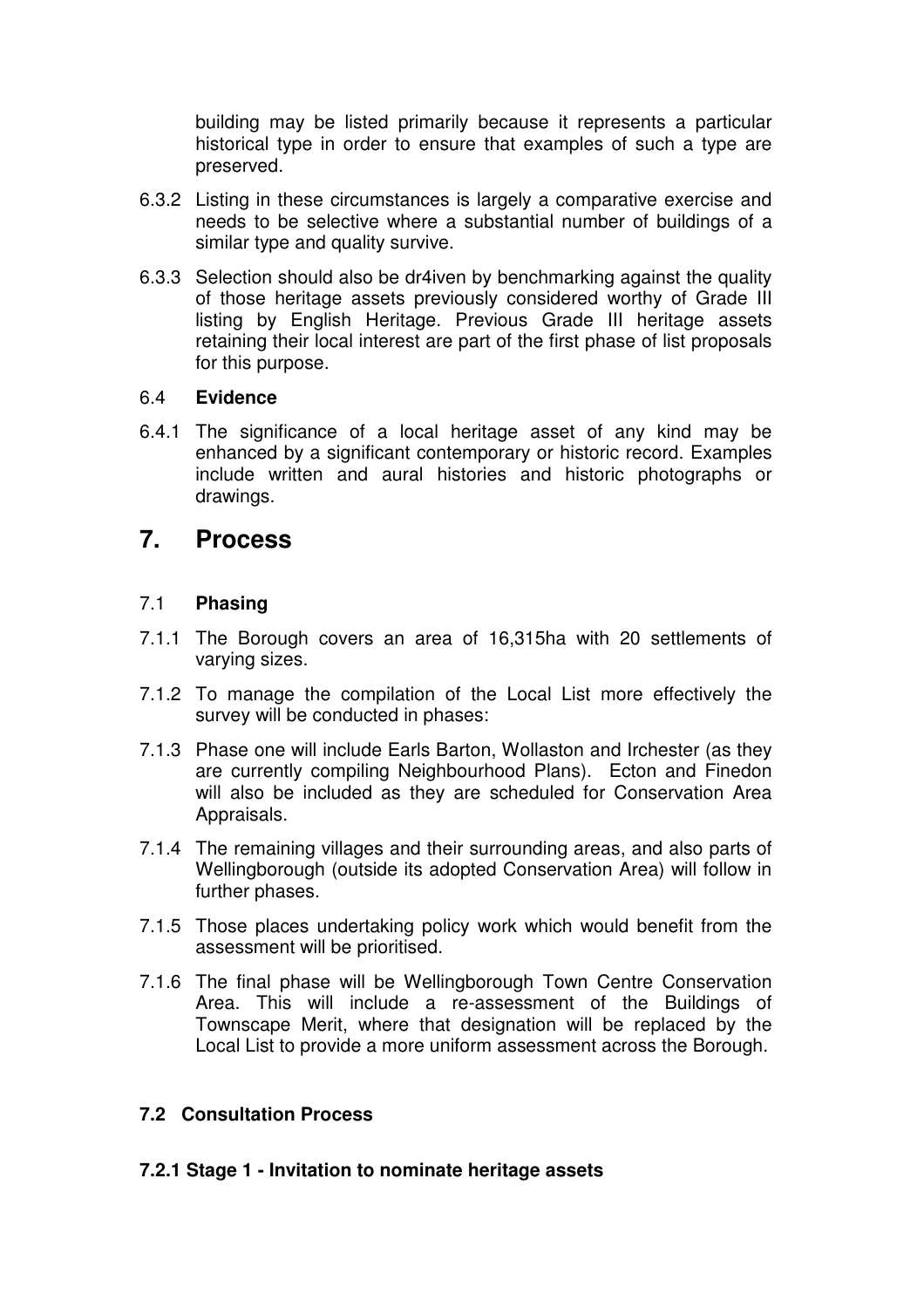- Members of the public will be invited to nominate candidates for the Local List, using the Nomination Form in Appendix 2. They will be provided a period of 8 weeks.
- Those notified directly will include Parish Councils, Ward Members, Wellingborough Civic Society and other identified local groups.
- A press release will be sent to local newspapers and radio.
- Details will be published on the Council's website.
- An email will be sent to all those who have registered with the Council with an interest in being emailed about planning matters.

## **7.2.2 Stage 2 - Validation**

- The Council's Conservation Officers will analyse nomination forms. Incomplete forms will be returned to the sender, allowing a further three weeks to provide additional information.
- The Council's Conservation Officers will assess all valid nomination forms and their own proposals in accordance with the criteria, making an initial assessment of which proposals will go forward to the panel and which will be discarded.
- Nominees will be sent a standard letter notifying them of the Conservation Officer's decision if they fail at this stage.
- When an application is valid, owner / occupiers will be notified in writing and be provided three weeks to comment.

### **7.2.3 Stage 3 Panel**

- An expert panel, approved by the Borough Council's Development Committee, shall consider all nominations.
- Decisions are based on a majority view of whether a nomination meets set criteria.

### **7.2.4 Stage 4 Committee**

- The final list shall be submitted to the Development Committee for their approval.
- Owner / Occupiers will be sent the standard letter in Appendix 3 outlining the purpose of the Local List and the grounds on which they can object. Those objecting to a proposed list entry will have an opportunity to speak for two minutes at Committee.

### **7.2.5 Stage 5 Notification**

• Following the Committee's decision, owner/occupiers of heritage assets which have been listed shall be sent a letter confirming the decision, explaining the implications.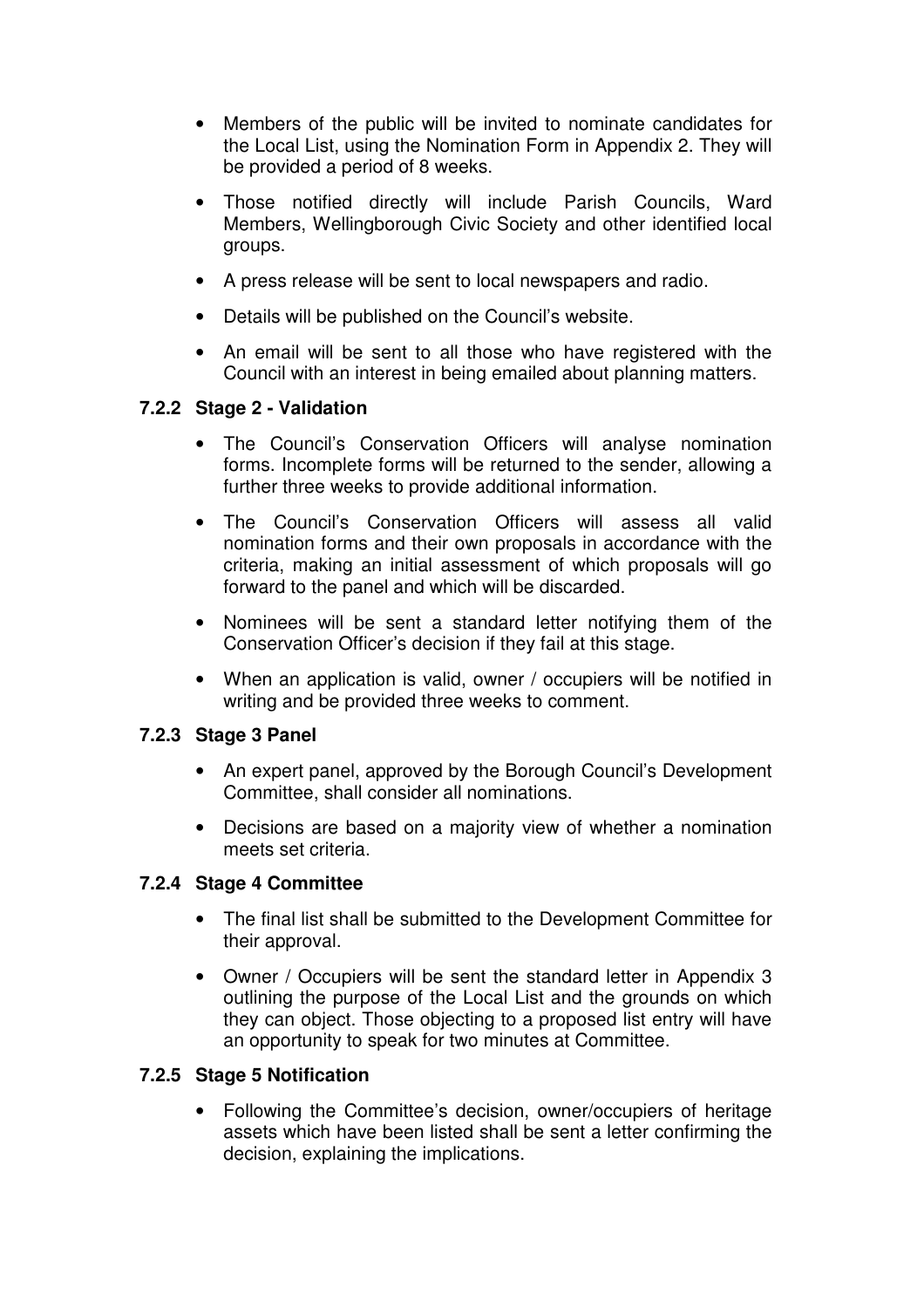# **7.3 Annual Review**

- 7.3.1 The Local List is a dynamic document and people are encouraged to propose additions which would meet the adopted criteria.
- 7.3.2 Nomination forms can be sent at any time and will be validated in accordance with Stage 2 of the consultation process above.
- 7.3.3 Local List proposals shall be considered annually by the panel of experts in accordance with Stage 3 and will then be put to elected members for their considerations, as per the consultation process above

## **7.4 Consulting the list**

7.4.1 A copy of the adopted list of local heritage assets will be available on the Council website. A hard copy will also be available for inspection at the Council Offices:

 Swanspool House, Doddington Road, Wellingborough, Northamptonshire, NN8 1BP

Opening Hours: Mon, Tue, Wed 8.30am – 5pm

Thurs  $9.30$ am – 5pm

Fri 8.30am – 4.30pm

# **8. Implications for Development Management**

- 8.1 The inclusion of a heritage asset on the local list does not provide any additional controls. It is however a material consideration when making planning decisions and can be evidence base for other Council and private activities.
- 8.2 Annex 2 of the NPPF considers locally listed buildings nondesignated heritage assets. Paragraph 135 of the NPPF states that the effect of an application on non-designated heritage assets, such as the local list, should be taken into account in determining applications. It also states:

"In weighing applications that affect directly or indirectly non designated heritage assets, a balanced judgement will be required having regard to the scale of any harm or loss and the significance of the heritage asset.

- 8.3 Chapter 12 of the NPPF contains national policies for managing heritage assets, including the local list, within the development process.
- 8.4 Development affecting heritage assets, including the local list, should also be carried out in accordance with Policy 13 "General Sustainable Development Principles" of the North Northamptonshire Core Strategy, and future amendments, or replacements of the policy.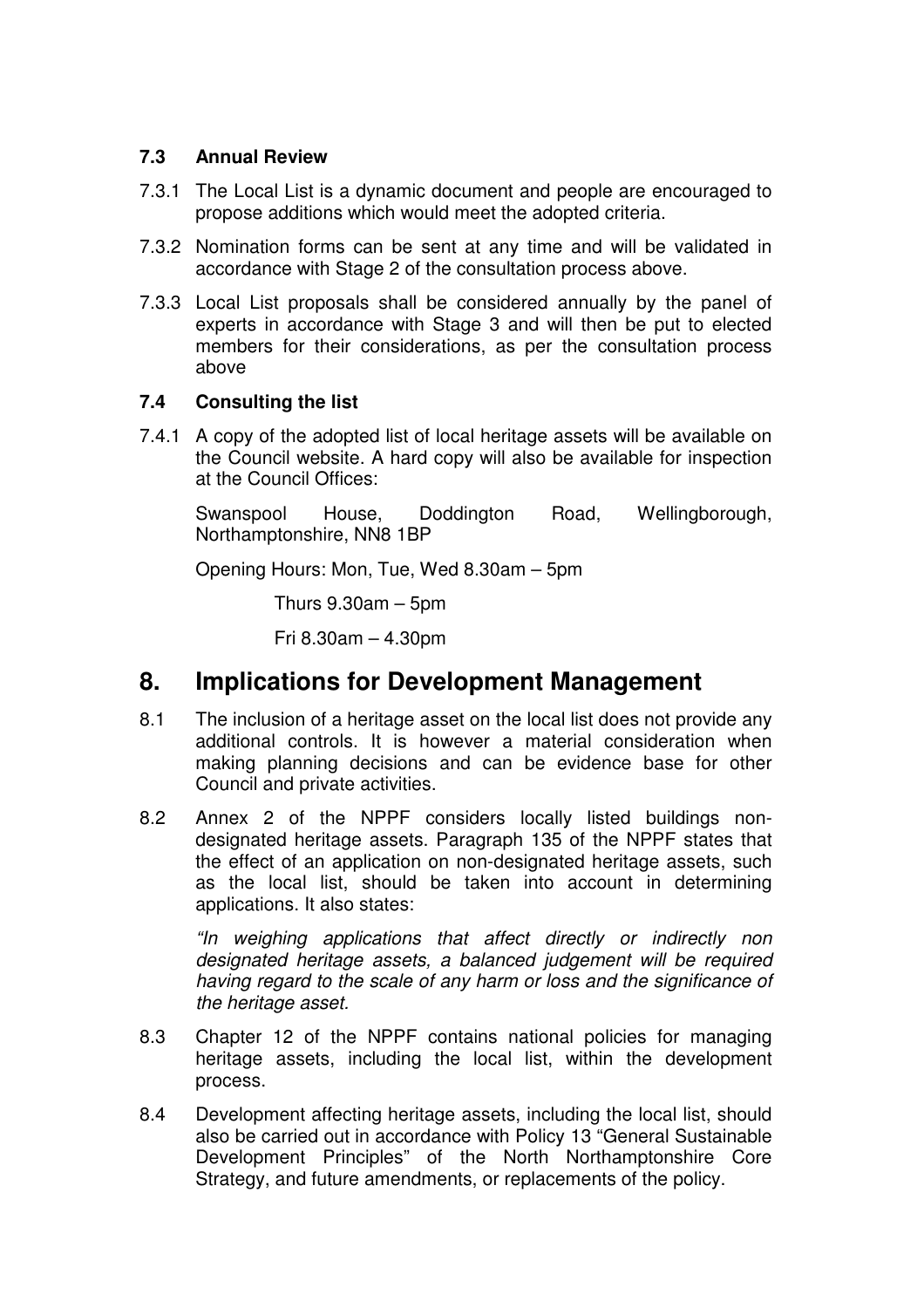Policy 13(h) states that development should "be of a high standard of design, architecture and landscaping, respect and enhance the character of its surrounds and be in accordance with the Environmental Character of the area"

Policy 13(i) states that development should "create a strong sense of place by strengthening the distinctive historic and cultural qualities and townscape of the towns and villages through its design, landscaping and use of public art"

Policy 13(o) states that development should "conserve and enhance the landscape character" & "Historic landscape assets and their settings"

- 8.5 It is recognised that buildings often need to be altered and adapted for changing needs and aspirations. Inclusion on the local list will not prevent this. Where alterations are proposed an understanding of a building's interest and value can help to identify the most appropriate approach. It is hoped that inclusion on the list and recognition of the asset's local interest will encourage owners to take a pride in their care and conservation. Alterations and extensions which respect the character of a property can add to its value.
- 8.6 Similarly, inclusion on the local list should not be seen as a hindrance to regeneration, it will just ensure that any proposals take into account the local significance of the asset and seek in the first instance imaginative restoration and reuse.
- 8.7 The Council shall monitor the affect of the local list and consider future controls if necessary. An Article 4 Directive can be applied to remove certain permitted development rights including demolition and alterations to elevations.
- 8.8 Conservation Areas could also be designated or existing ones amended to afford greater protection.
- 8.9 Tree Preservation Orders may also be considered, where additional controls are considered necessary for trees that are considered part of a heritage asset beneficial to public amenity. Statutory designation may also be proposed for local list entries that are considered to be more than locally important.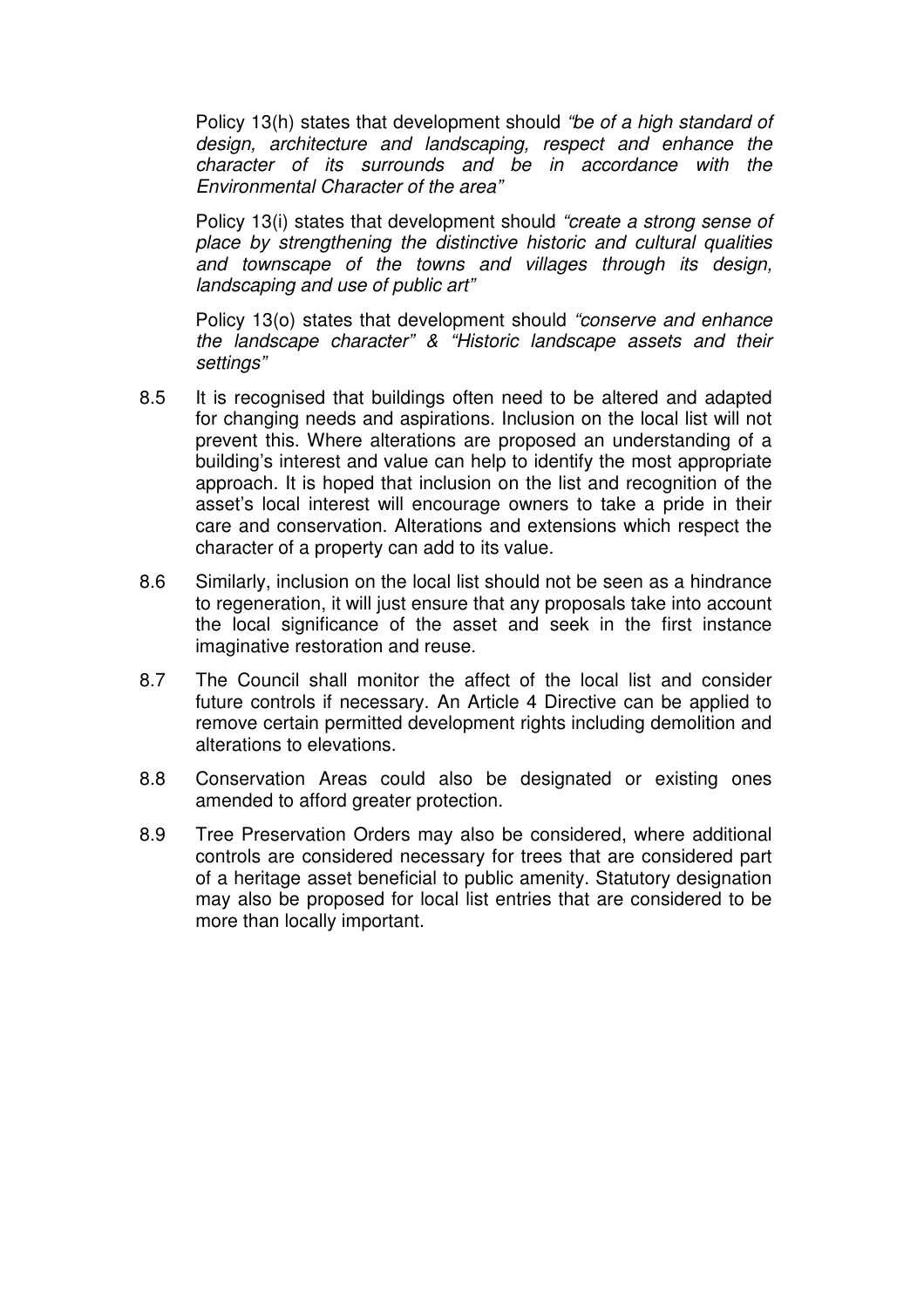# **Appendix A: The Character of the Borough of Wellingborough**

To assist the process of creating a local list, the following text provides a basic guide to some of the Borough's key characteristics and periods of development. Sources of particular reference include Palmer's "History of Wellingborough"<sup>20</sup> and Northamptonshire County Council's "Draft Extensive Urban Survey<sup>"21</sup>. The latter includes a Monument by Monument Analysis in Appendix 3, which is useful for identifying specific significant buildings.

# **A1. Materials**

The local materials of an area create a connection between the built environment and the local geology, often forging subtle connections even with the hue of the local soils.

Understanding local materials also helps inform us about the local vernacular, which is often determined by the constraints presented by local materials.

## **Stone**

 $\overline{a}$ 

Wellingborough's distinctive architectural and visual qualities prior to the introduction of imported materials via canals and railways are derived largely from the use of local stone, and latterly brick in the construction of its historic and period buildings.

All the rocks in the local Northamptonshire Sand Formation are iron-bearing to a greater or lesser degree and consequently they have an appearance ranging from warm shades of brown to light gold. The ironstone found in the buildings of Wellingborough is formed of Oolitic Ironstone that occurs broadly from Wellingborough northwards. This is a durable material but still able to be crafted and shaped.

Ironstone is used primarily as rubble-stone walling, generally roughly-shaped and hammer-dressed. However, examples of dressed ironstone ashlar can also be seen. Rubble-stone is usually built up in regular courses, although random-rubble walls set in mortar occur where uneven stone has been used. Random stonework is usually associated with curtain (boundary) walling.

A feature of a number of buildings in the town is the use of alternate bands of dark ironstone and light-coloured limestone. Originally dating from the medieval period, it is also a distinctive feature in many other parts of the County where Blisworth Limestone occurs close to ironstone rocks. This is a response to the bedrock variability, with some seams yielding larger ashlar blocks than others.

<sup>&</sup>lt;sup>20</sup> Palmer, Joyce and Maurice "A History of Wellingborough" Steeple Press (1972)

<sup>&</sup>lt;sup>21</sup> "Draft Extensive Urban Survey" Northamptonshire County Council (2000)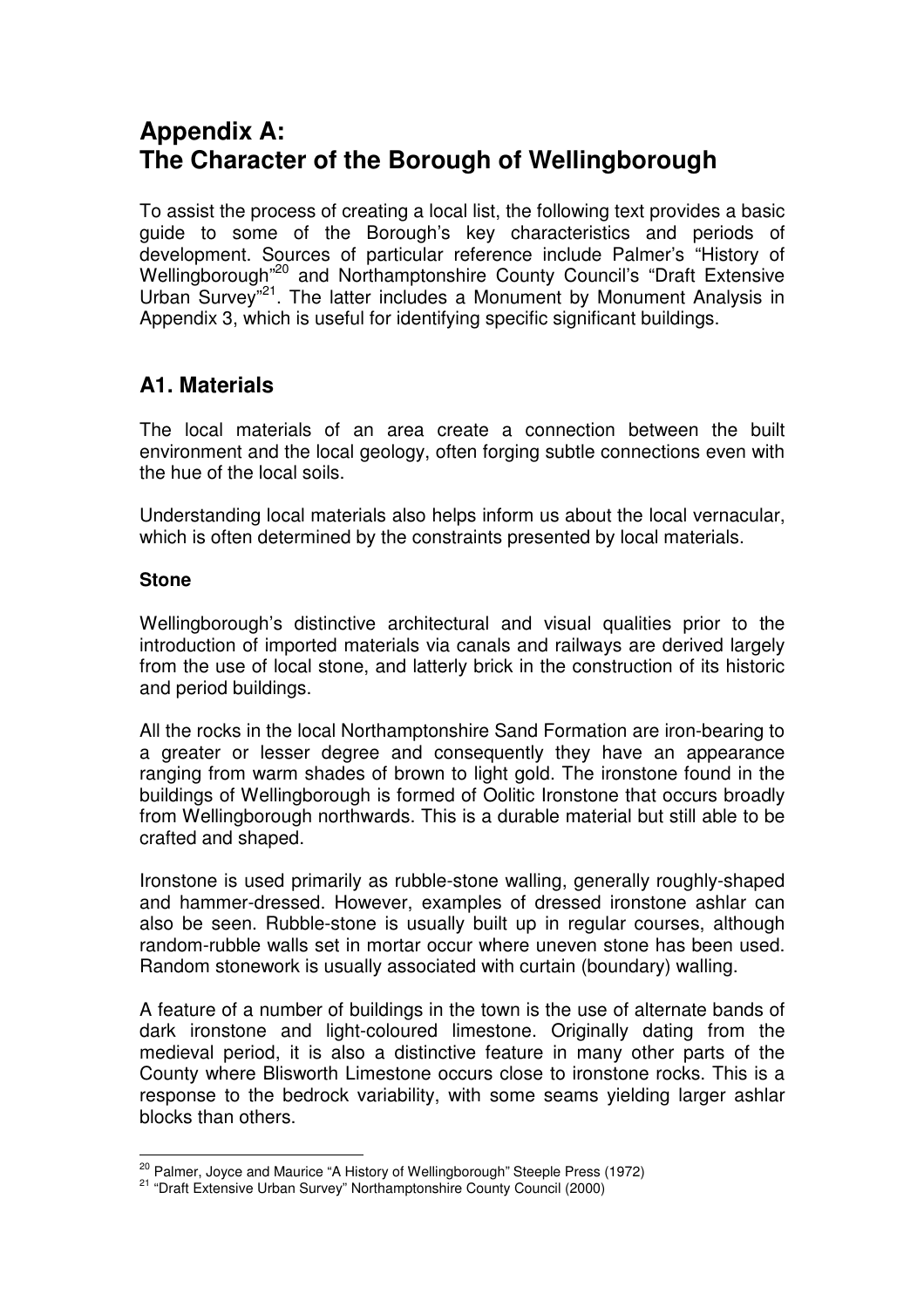Ashlar stone is dressed or squared stone and is sometimes used in combination with the rubble-stone. Ashlar is primarily used for architecturalspecific purposes such as window-surrounds, quoins or moulded details.

Wellingborough is also located close to an outcrop of Blisworth Limestone, a material commonly used for walling as well as architectural detailing. It is generally less durable than the ironstone and can be soft and powdery and less-resistant to weathering. Consequently, the harder-wearing Lincolnshire Limestone (found in the north of the County) was preferred for intricate work on ironstone buildings such as All Hallows Church, although the older  $13<sup>th</sup>$ century tower contains strips of Blisworth Limestone. Limestone is used on a number of limestone buildings for window-surrounds, quoins and moulded details.

# **Brick**

The other prominent material commonly associated with the town centre area is red brick. Following the great fire of 1738, many subsequent buildings were built from red brick and much of this would have been sourced locally. Historic maps reveal a brickworks in the northern part of the town centre north of St John Street, although the Ordnance Survey map of 1888 shows this to be disused by that date.

"Wellingborough brick" has a notable colouration and distinctive raised strip associated with the mould used in their hand production. The colour is often a variable mottled red with a mixture of pink and sometimes pale yellow tones with a relatively smooth exterior, but sometimes pitted appearance. The reason for this is likely to be a combination of variable clay quality / characteristics and relative positioning in the firing kiln.

Other traditional brickwork generally has warm red-orange tones and mostly consistent colouration with minor variations. Occasionally the pale yellow Peterborough brick occurs and this can usually be dated as not before 1761 when the River Nene became fully-navigable from Peterborough, the production source of the material.

Polychromatic (multi-coloured) brickwork together with architectural detailing features at eaves and around windows and doors are also notable features in a number of Victorian buildings. Most period brickwork is laid in Flemish bond, and, less-commonly, English bond.

## **Other Materials**

Other materials include painted render, usually in a smooth rather than textured or rough-cast finish. Various buildings have also been modified through the application of a render coat over the top of an original exterior wall of stone or brick, often resulting in an unsatisfactory appearance.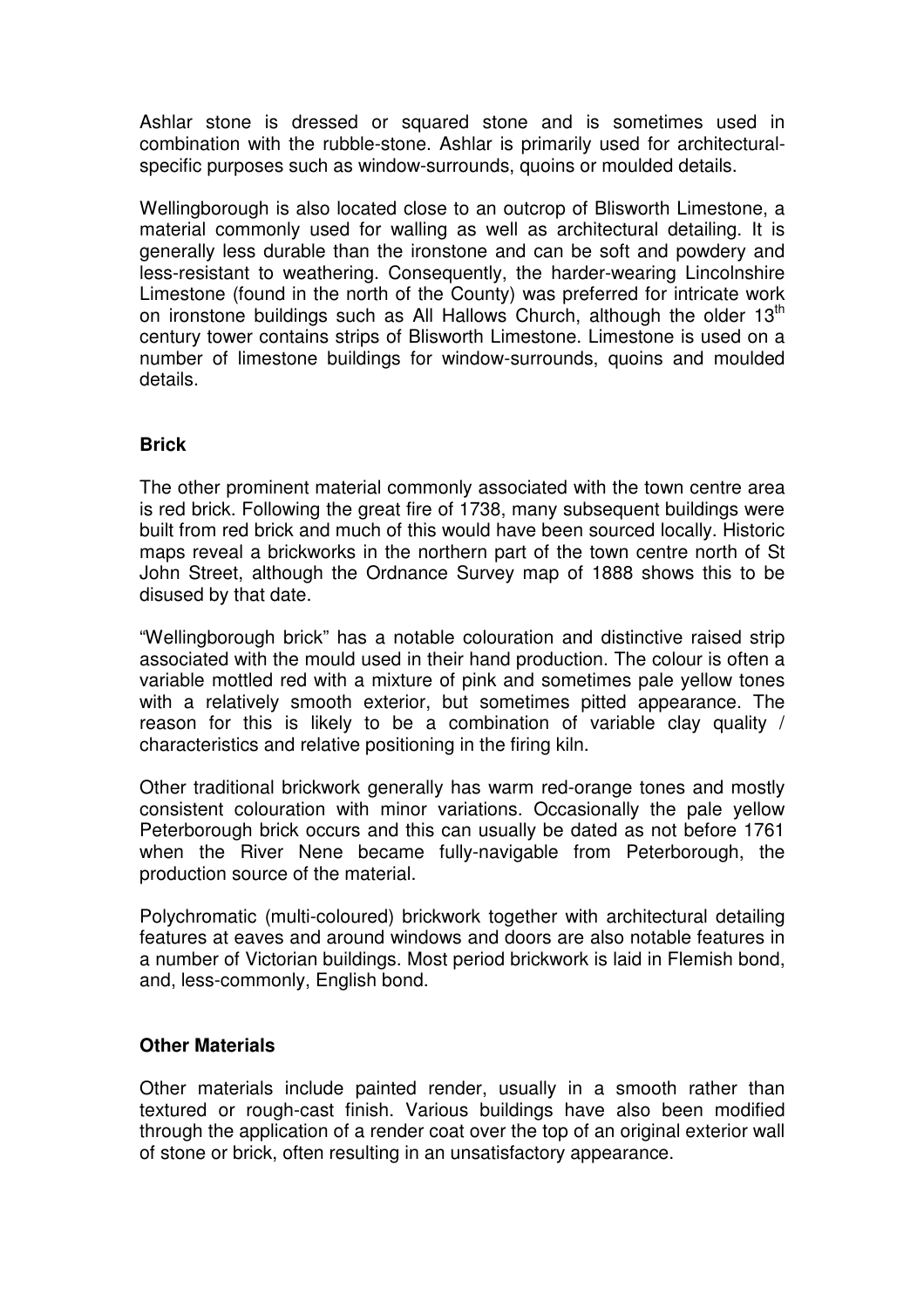Ornamental use of terra-cotta (i.e. as decorative cladding) is also occasionally evident in  $19<sup>th</sup>$  and early-20<sup>th</sup> century buildings.

# **Roofing**

Plain clay tiles appear to have been the customary hard-roofing material in the immediate post-Medieval and Georgian periods, and a number of buildings now retain their plain tiles. However, slates became widely used in the 19<sup>th</sup> century as a result of the new cross-regional transportability of building materials following the development of the railways.

Wellingborough is the southern-most extent of the Collyweston slate sphere of influence and so this traditional hand-crafted material can occasionally be seen around the town, notably on the Hind Hotel and Croyland Abbey.

Some pantiles and double-Roman clay tiles also occur, but are generally confined to small working buildings such as small-scale workshops and coach-houses.

# **A2. Boot & Shoe Industries:**

Although the history of the boot and shoe industry in the County goes back to medieval times, influenced by the ready supplies of grazing land, water and oak bark for the tanning process, the associated built fabric seen in Wellingborough and elsewhere today is essentially limited to large  $19<sup>th</sup>$ century factories, usually on street corners.

Wellingborough was a large industrial and commercial centre in Northamptonshire throughout the period of 1750 onwards. Wellingborough was the second largest town in the county, after Northampton, until it was eclipsed by the rapid growth of Kettering in the last two decades of the  $19<sup>th</sup>$ century. The main industrial basis of the town was the boot and shoe industry, which was already of a substantial size in the  $18<sup>th</sup>$  century with  $111$ shoemakers listed in the Militia Lists of 1777. The industry continued throughout the 19<sup>th</sup> and early 20<sup>th</sup> centuries, with a particular specialism for the production of uppers.

The industrial processes carried out in the factories at that time initially depended on supplies of shoe parts from specialist "outworkers" who operated from domestic barns or "shops" interspersed within residential layouts, typically at the bottom of the garden with separate access along a back alley. The "wholesale manufacturers" operated from warehouse-factories as central clearing bases for the outworkers' products which were then assembled using the heavy machinery and other processes housed therein.

In the course of the  $19<sup>th</sup>$  century, the warehouses gradually developed into the factories that we see today, effectively phasing out the industry's original domestic "craft" characteristic.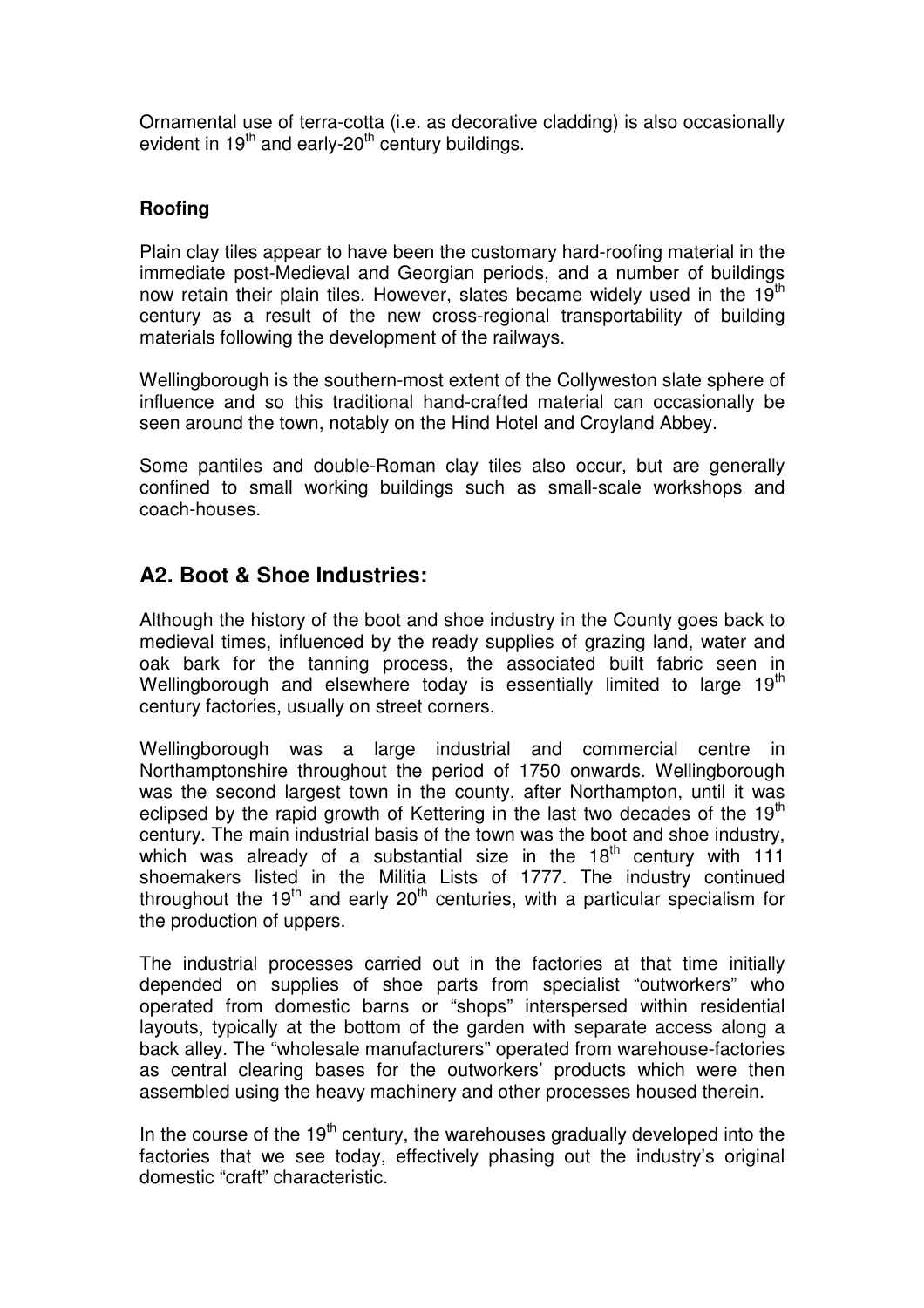As a result of sustained foreign competition, the economic supremacy of the industry as a whole steadily declined through the 20<sup>th</sup> century, leaving us today with the mere vestiges of a once ubiquitous industry.

The surviving buildings today represent only a small sample of the chronological, geographical and typological range that once existed.

An English Heritage survey of 2001, expressed general concern at their vulnerability to demolition or damaging alteration/conversion. It showed that only 7.5% of remnant buildings identified in Wellingborough were still in boot and shoe-related uses, with overall figures for the County showing 21% of buildings as vacant or undergoing redevelopment or demolition and 13% having already undergone residential conversion.

#### **The boot and shoe factory building**

One of the oldest factories in Wellingborough is the former "Trafalgar Works" in Sheep Street dating from c.1850. It was originally owned by Mr Nathaniel Pearce Sharman, who had the attached house on the right built for himself at the same time. The firm subsequently became Messrs Sharman & Ekins. Unlike many later factories, this building is of stone and originally had sash glazing. Renovations took place after a fire, but its original façade, the upper floor and the roof line are still easily discernable.

By the mid-1870s factories were usually of brick pier-and-panel construction, with separate entrances for offices and workers, at least one upper loading door and vehicular access to a small rear yard. The tall windows that lit the factory floors were usually of cast iron incorporating hopper openings for ventilation, while roofs carried skylights or ridge-lanterns with louvered side.

Individual factory units which survive today around Wellingborough are notable as pieces of industrial archaeology in demonstrating how architectural form and style can express function, as seen, for example, in window proportions and external loading cranes serving doorways in upper floors. Additionally, the architectural embellishment of office/reception entrance-ways and other more subtle detailing in cornices and window heads often raise the built form beyond the mere utilitarian.

The flexible spaces that the boot and shoe factories contain together with their intrinsic structural strength offer great potential for sympathetic adaptation to new uses that can ensure the continuing vitality and townscape quality of an area.

In townscape terms, the  $19<sup>th</sup>$  century boot and shoe factories themselves were particularly prominent, as a result of their height, massing and positioning directly on the street frontage. The characteristic 3-storey factory was thus successfully incorporated into the late-Victorian town planning of Wellingborough's mixed-use neighbourhoods.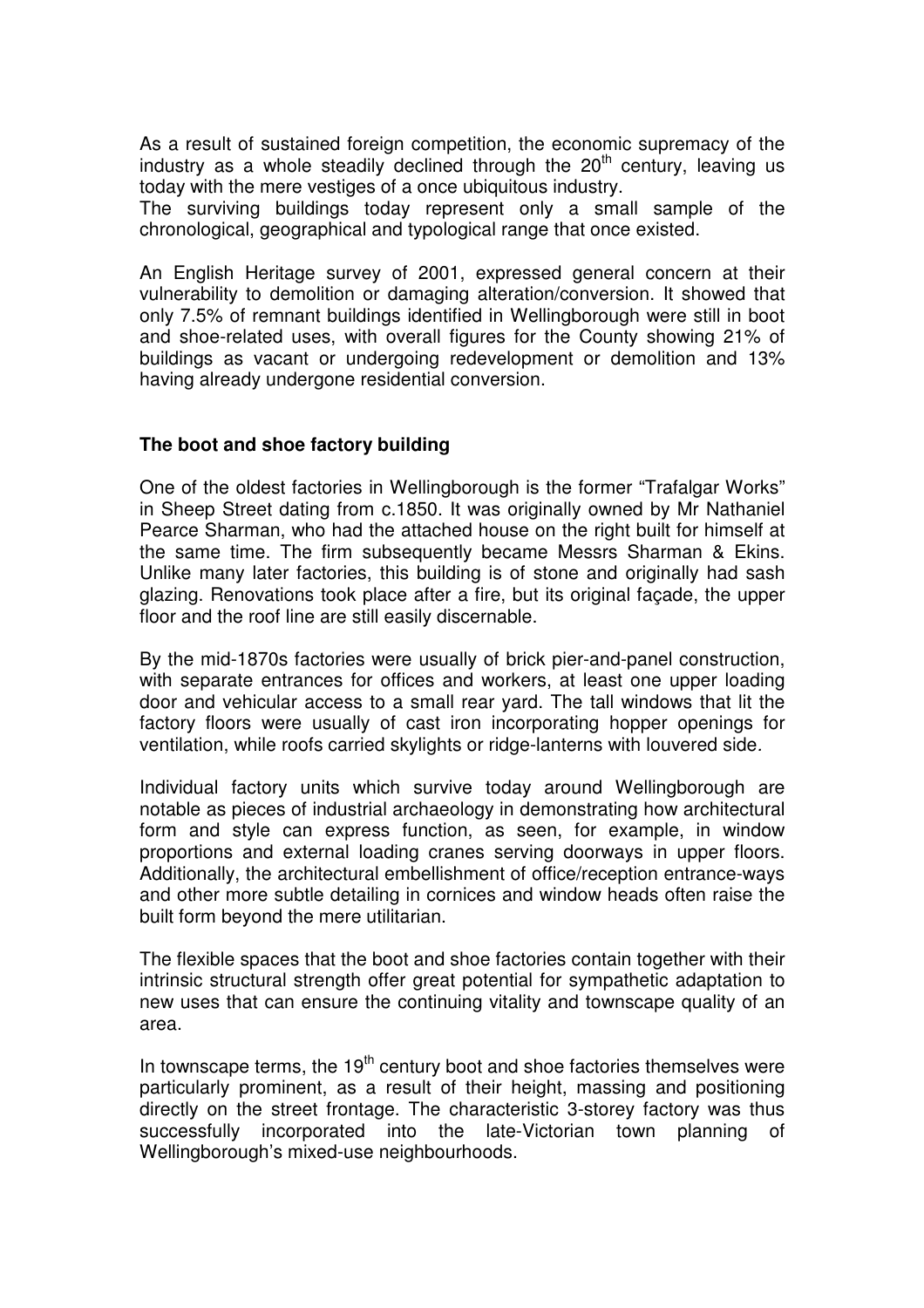# **A3. 19th century urban development**

In Wellingborough in the second half of the  $19<sup>th</sup>$  century the combination of the factory-based mechanization of the boot and shoe industry, the coming of the railways (1861), a large railway depot located near Wellingborough Station, the attractions of miscellaneous new industries such as iron ore mining and iron smelting and the "flight from the land", lead to a trebling of the population from 6,382 in 1851 to 18,400 in 1901. The town had a substantial market, other industries also thrived in the town and Wellingborough was a thriving commercial centre.

Distinct suburbs were developed in Wellingborough (and boot and shoe towns elsewhere) to accommodate this growth, notably in the sectors to the east and north-east of the town centre. A discrete urban landscape was thereby created, comprising workshops, factories, workers' terraced houses, corner shops, schools, churches, chapels and working men's clubs. These were commonly laid out in straight streets and built of the local Wellingborough red brick.

# **A4. The Wells of Wellingborough**

Chapter four of Palmer's History of Wellingborough notes that Wellingborough has had many names but with the present one being so called for its many wells and fountains, and goes into more detail than here about their history.

In 1830 within a space of 400 yards, in the Cannon Street Area, no less than 35 wells were recorded, and these were but a few of the hundreds that existed in the town. Even today, many an ageing house still has an iron ring fixed to a kitchen flag-stone, the well cover of the house. It was said by the inhabitants of Wellingborough that 'No matter where you dig in "Ock and Dough" you will always find water'. One whit went so far to say that '"What with all the water, and all that iron, we must turn to rust, instead of dust, when we are buried!"

Most notable is Red Well, which was said to have water weighing eighteen grains lighter than common water. In the extreme frost of 1683, it has been recorded that, far from freezing, the Red Well 'ran more briskly than ever'. Such was the celebrity of the Red Well that in 1628, King Charles I and his Queen, Henrietta, visited Wellingborough for the express purpose of taking these sparkling waters, housing themselves and their retinue in tented pavilions about the famous well. On other occasions their Majesties stayed at the "White Swan", which then stood on the Market Place.

The most ancient form of the name Red Well comes from the  $14<sup>th</sup>$  century "Rodewellemor" from "Reed Spring" (hill) – or a rush-fringed spring – Old English "hreod wielle".

Palmer's notes that other wells famous since antiquity are the Whyte Well (situated not far from Red Well), the Stan Well, Bury Moor Well, Rising Sun Well and Lady Well. The latter two have their names perpetuated in those of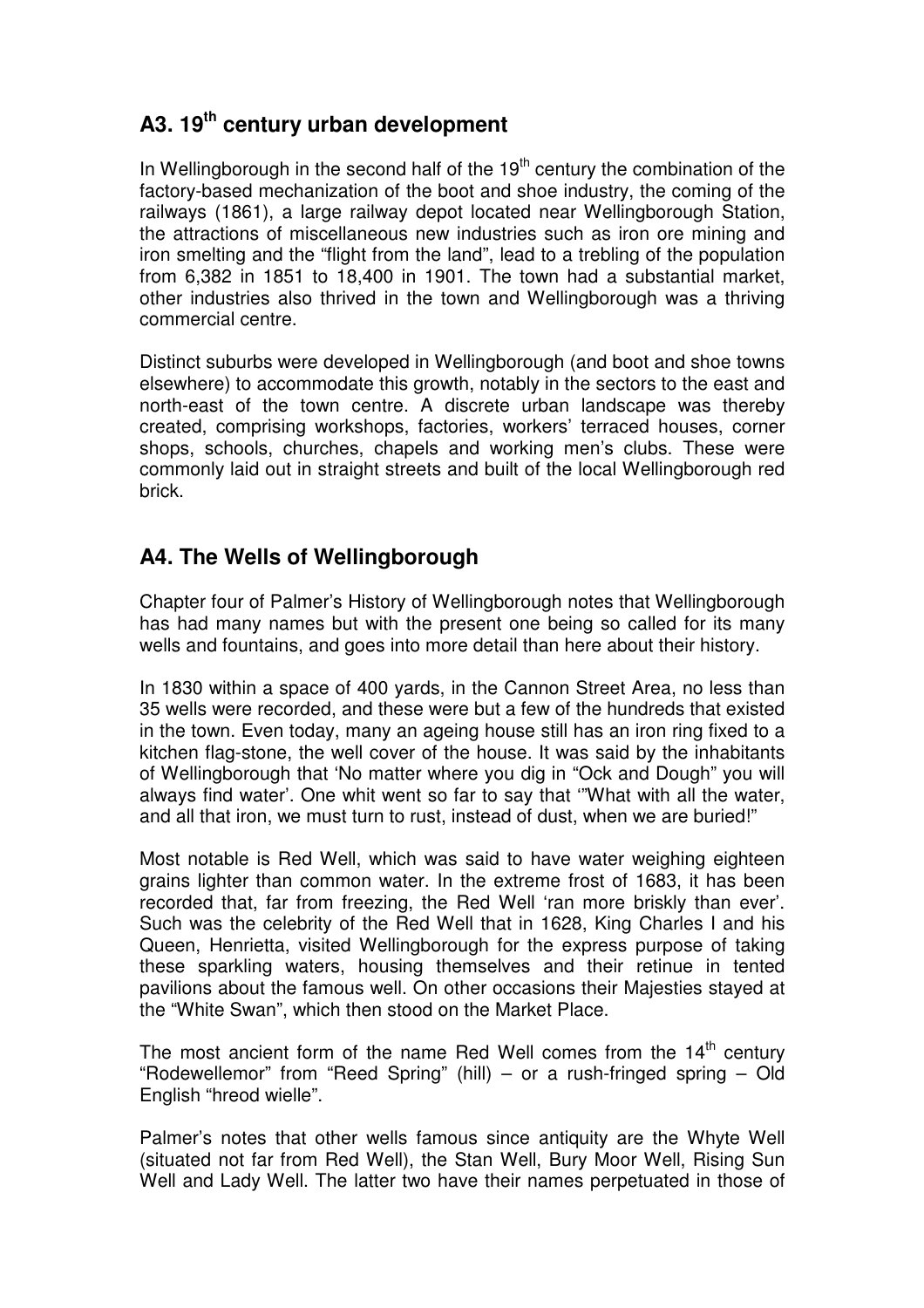streets in the town. Stan and Bury Moor Wells are calcareous, petrifying springs and the Rising Sun Well was said to cure eye diseases. Another well worthy of mention is the Hemming Well, and a spring near Ditchford is known as Wheywell, due to its colour.

Unfortunately the town's reputation as a spa fell into decline during the late 17<sup>th</sup> and early 18<sup>th</sup> centuries and many townsfolk today could scarcely find one of the famous wells, unless it is the Red Well itself. The last great glory was that the breweries of Wellingborough used its ever-flowing spring. One would hope that this misfortune be reversed If memory of the wells be kept and rekindled.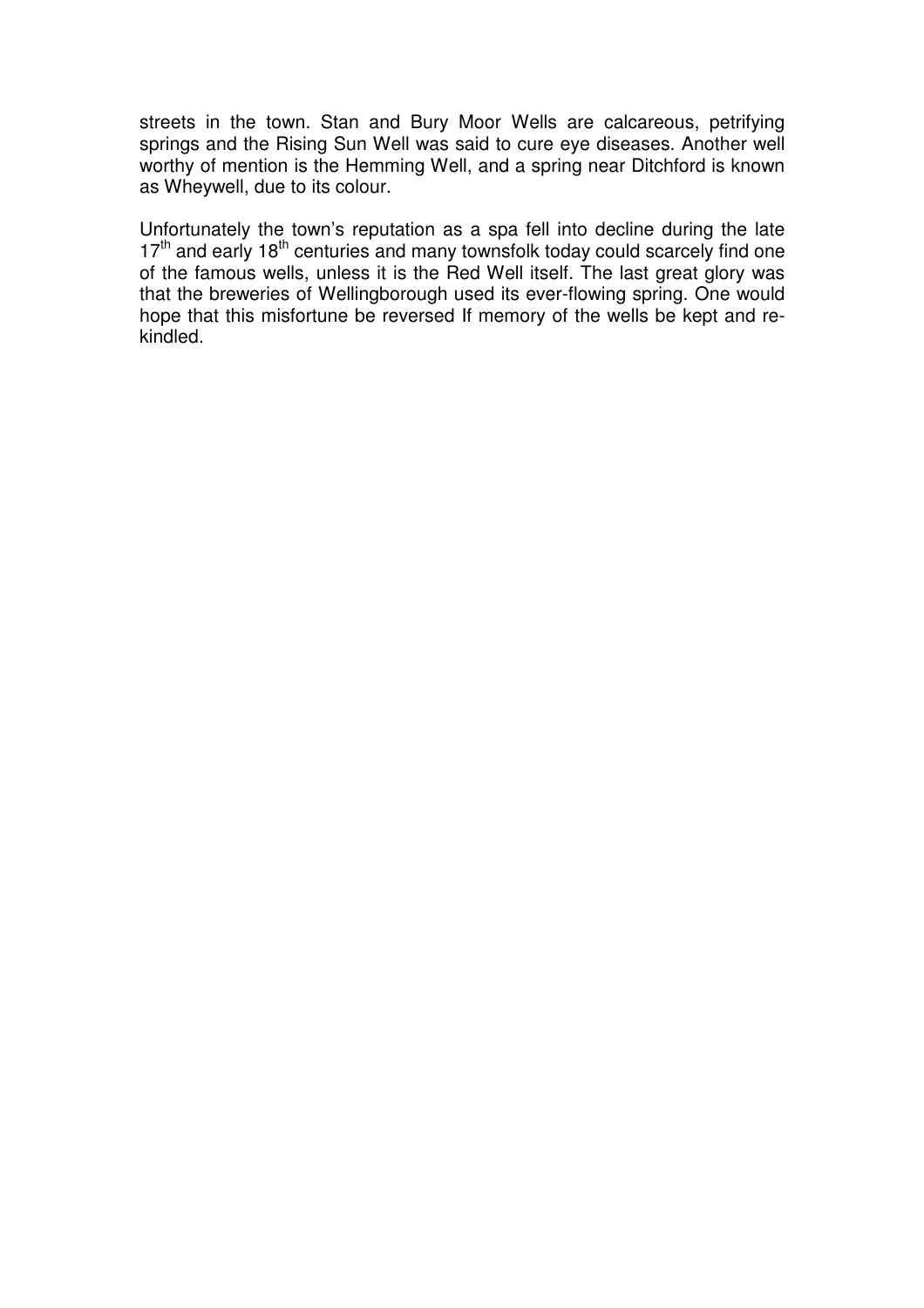

Making Wellingborough a place to be proud of

# **APPENDIX B: LOCAL LIST NOMINATION FORM**

An expert panel considers all nominations, which are then confirmed by elected members. Decisions are based on a majority view of whether a nomination meets set criteria. A letter will be sent to you notifying you of the Panel's decision.

Local listing does not protect a feature in the way that statutory listing does, but the local list is a material consideration in planning applications and is also aimed at informing land owners of the local interest of their property. Full details are available in Wellingborough's Local List Supplementary Planning Document (SPD), which is available at the Council Officers and online.

Please return your completed form to the address or email in the footer of this page.

| Name      |  |  |
|-----------|--|--|
| Address   |  |  |
|           |  |  |
| Telephone |  |  |
| Email     |  |  |

#### **Details of person making the nomination:**

#### **Details of the owner / occupier of the heritage asset, if known:**

| Name      |  |
|-----------|--|
| Address   |  |
|           |  |
| Telephone |  |
| Email     |  |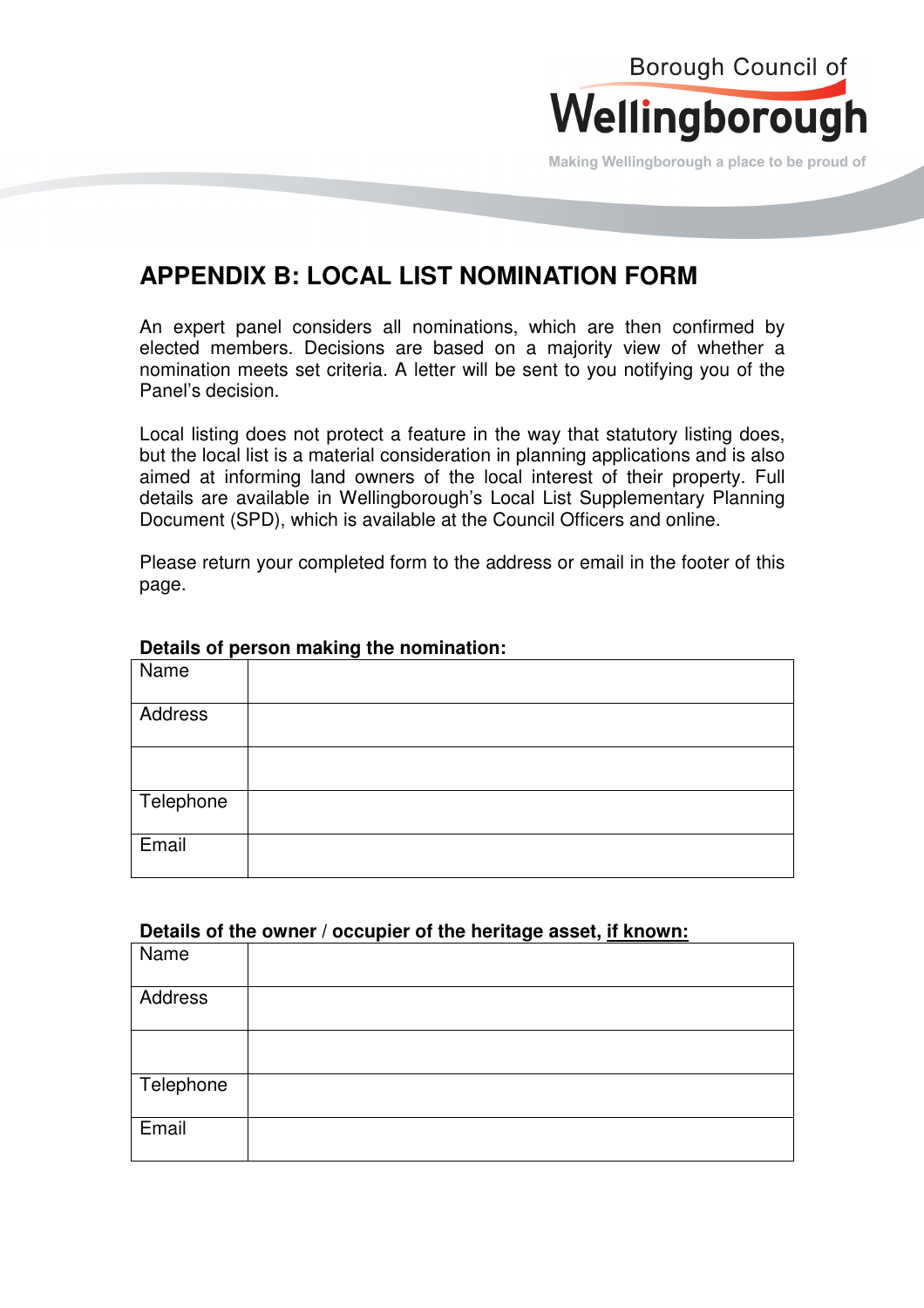# **Details of the structure or landscape feature** If available

| Description /<br>Type       |     | Brief description of the Heritage Asset: |           |                   |  |
|-----------------------------|-----|------------------------------------------|-----------|-------------------|--|
| Address                     |     |                                          |           |                   |  |
| Actual<br>Age<br>(if known) |     |                                          |           |                   |  |
| Is the asset<br>occupied?   | Yes |                                          | <b>No</b> | Not<br>Applicable |  |

# **Age buildings only**

| Age                          | <b>Implications</b>                                                                                                                                                 | <b>Tick</b><br>box |
|------------------------------|---------------------------------------------------------------------------------------------------------------------------------------------------------------------|--------------------|
| Before 1700                  | All buildings that contain a significant proportion of<br>their original fabric are listed                                                                          |                    |
| 1700<br>From<br>to<br>1840   | Most buildings are listed that contain a significant<br>proportion of their original fabric                                                                         |                    |
| <b>After 1840</b>            | Because of the greatly increased number of<br>buildings erected and the much larger numbers that<br>have survived, progressively greater selection is<br>necessary. |                    |
| <b>After 1945</b>            | Particularly careful selection is required.                                                                                                                         |                    |
| 30yrs<br>Less<br>than<br>old | Normally listed only if of outstanding quality and<br>under threat                                                                                                  |                    |

# **Age landscape features only**

| Age                        | <b>Implications</b>                                                                                                                                                                           | <b>Tick</b> |
|----------------------------|-----------------------------------------------------------------------------------------------------------------------------------------------------------------------------------------------|-------------|
| Before 1750                | Sites formed before 1750 where at least a<br>proportion of the original layout is still in evidence                                                                                           | box         |
| 1750<br>From<br>to<br>1840 | Sites laid out between 1750 and 1840<br>where<br>enough of the layout survives to reflect the original<br>design.                                                                             |             |
| <b>After 1840</b>          | Sites with a main phase of development post-1840<br>which are of local interest and relatively intact, the<br>degree of required local interest rising as the site<br>becomes closer in time. |             |
| <b>After 1945</b>          | Particularly careful selection is required for sites<br>from the period after 1945.                                                                                                           |             |
| than 30yrs<br>Less<br>old  | Sites of less than 30 yeas old are normally<br>registered only if they are of outstanding quality and<br>under threat.                                                                        |             |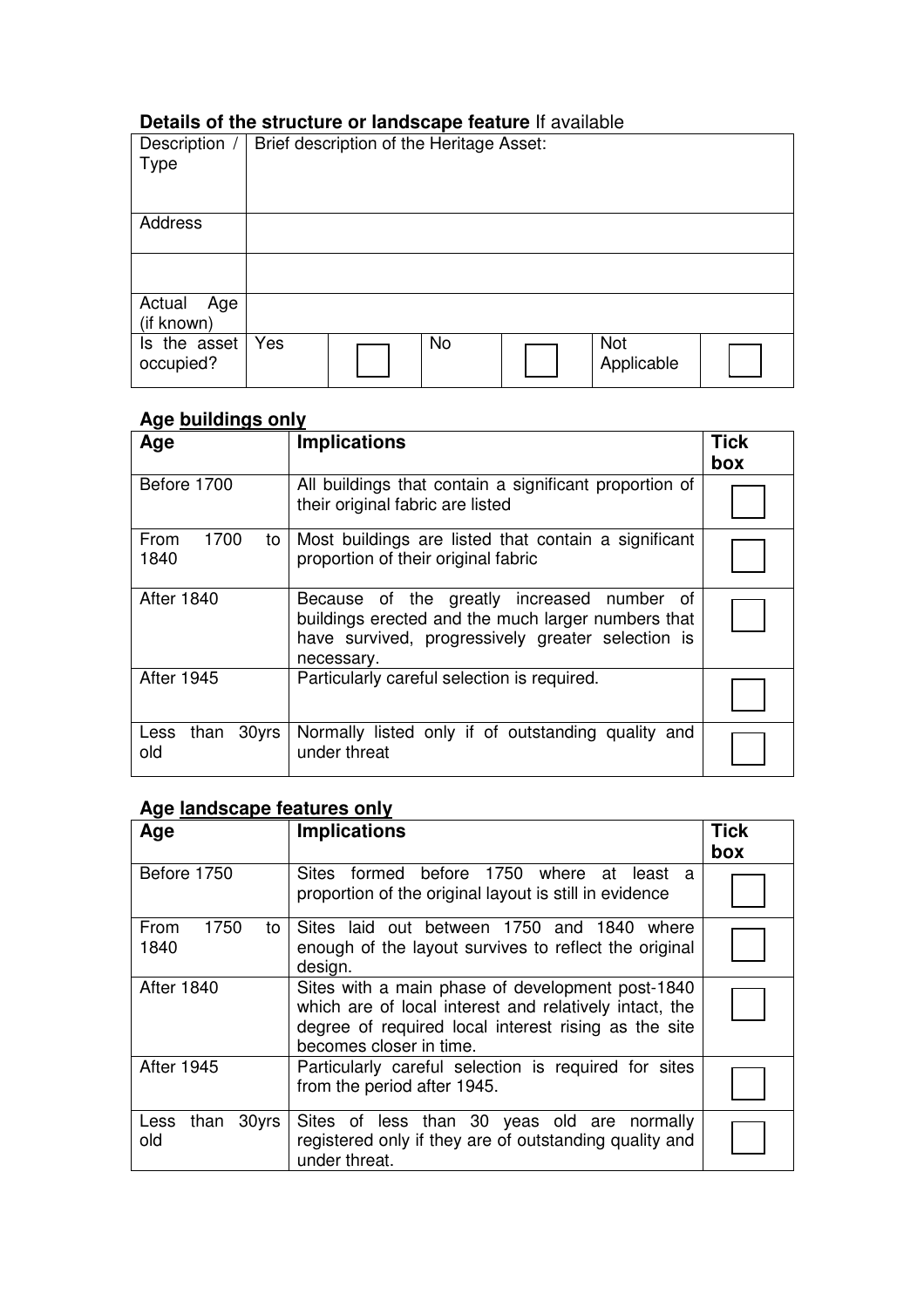**Design:** To be of local design interest, a heritage asset must be of importance in its architectural, landscape or artistic design and decoration and craftsmanship. Local interest may also apply to locally important example of particular building types and techniques, including the local vernacular and technological innovation or virtuosity.

The appearance of an asset– both its intrinsic design merit and any group value, i.e. grouping of assets with a clear visual, design or historic relationship – is a key consideration in judging listing proposals, and the intrinsic design value of an asset will be considered in relation to local styles, materials or any other distinctive local characteristic.

The local interest of a heritage asset will not always be reflected in obvious external visual quality. Assets that are important for reasons of technological innovation, or as illustrating particular aspects of social or economic history, may or may not have external visual quality.

#### **Describe the local design interest, if applicable:**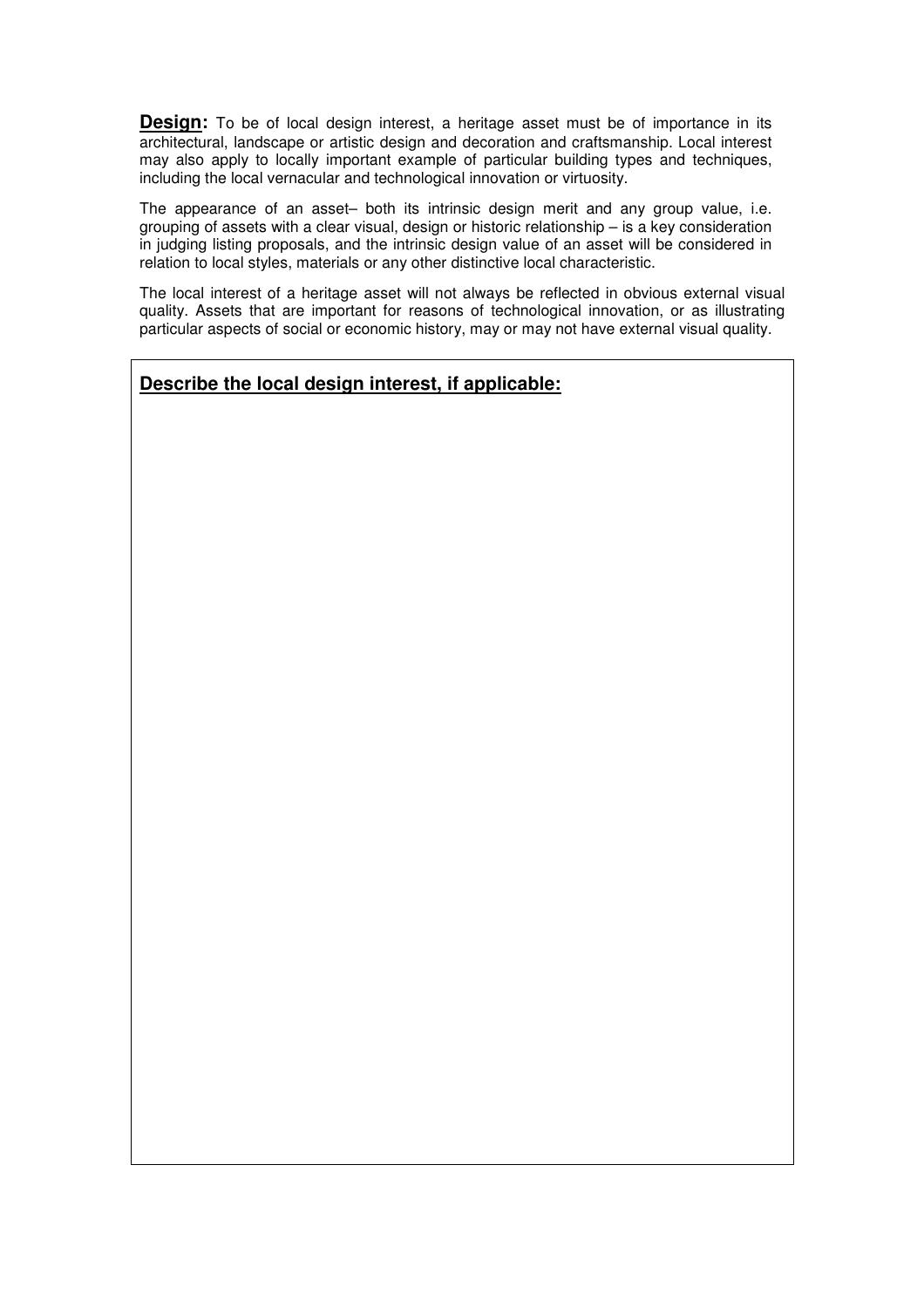**History:** To be of local historic interest, an asset must illustrate important aspects of the local social, economic, cultural or military history, or provide archaeological value. They may have close historic associations with important people, events or customs or by reason of being a local landmark.

They should be perceived as a source of local identity, distinctiveness, social interaction and coherence, often residing in intangible aspects of heritage contributing to the "collective memory" of a place. There should normally be some quality of interest in the physical fabric of the asset to justify listing.

# **Describe the local historic interest, if applicable:**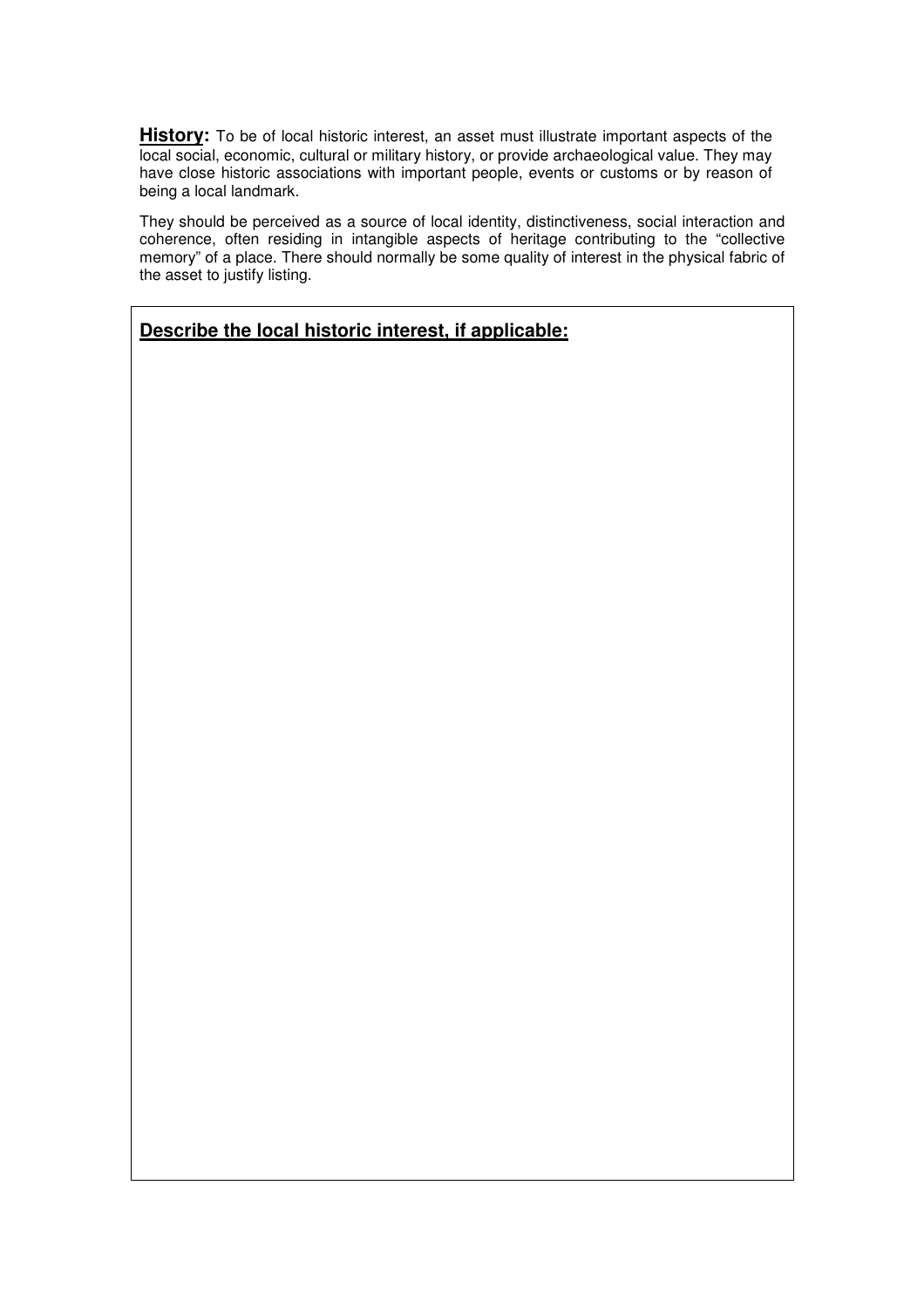**Alterations:** Modern interventions can be sympathetic or detract from the local interest of a heritage asset. Alterations should be noted. A value judgement should then be made as to whether enough of the asset's local interest remains to justify listing.

| Poor |                                    | <b>Average</b> | Good |  |
|------|------------------------------------|----------------|------|--|
|      | Describe alterations, if necessary |                |      |  |
|      |                                    |                |      |  |
|      |                                    |                |      |  |
|      |                                    |                |      |  |
|      |                                    |                |      |  |
|      |                                    |                |      |  |
|      |                                    |                |      |  |
|      |                                    |                |      |  |
|      |                                    |                |      |  |
|      |                                    |                |      |  |
|      |                                    |                |      |  |
|      |                                    |                |      |  |
|      |                                    |                |      |  |
|      |                                    |                |      |  |
|      |                                    |                |      |  |

**Condition:** The state of repair of a building is not a relevant consideration when deciding whether a building meets the test of local interest. Repair issues should however be noted to inform potential management proposals.

| <b>Poor</b> | <b>Average</b>                       | Good |  |
|-------------|--------------------------------------|------|--|
|             | Describe the condition, if necessary |      |  |
|             |                                      |      |  |
|             |                                      |      |  |
|             |                                      |      |  |
|             |                                      |      |  |
|             |                                      |      |  |
|             |                                      |      |  |
|             |                                      |      |  |
|             |                                      |      |  |
|             |                                      |      |  |
|             |                                      |      |  |
|             |                                      |      |  |
|             |                                      |      |  |
|             |                                      |      |  |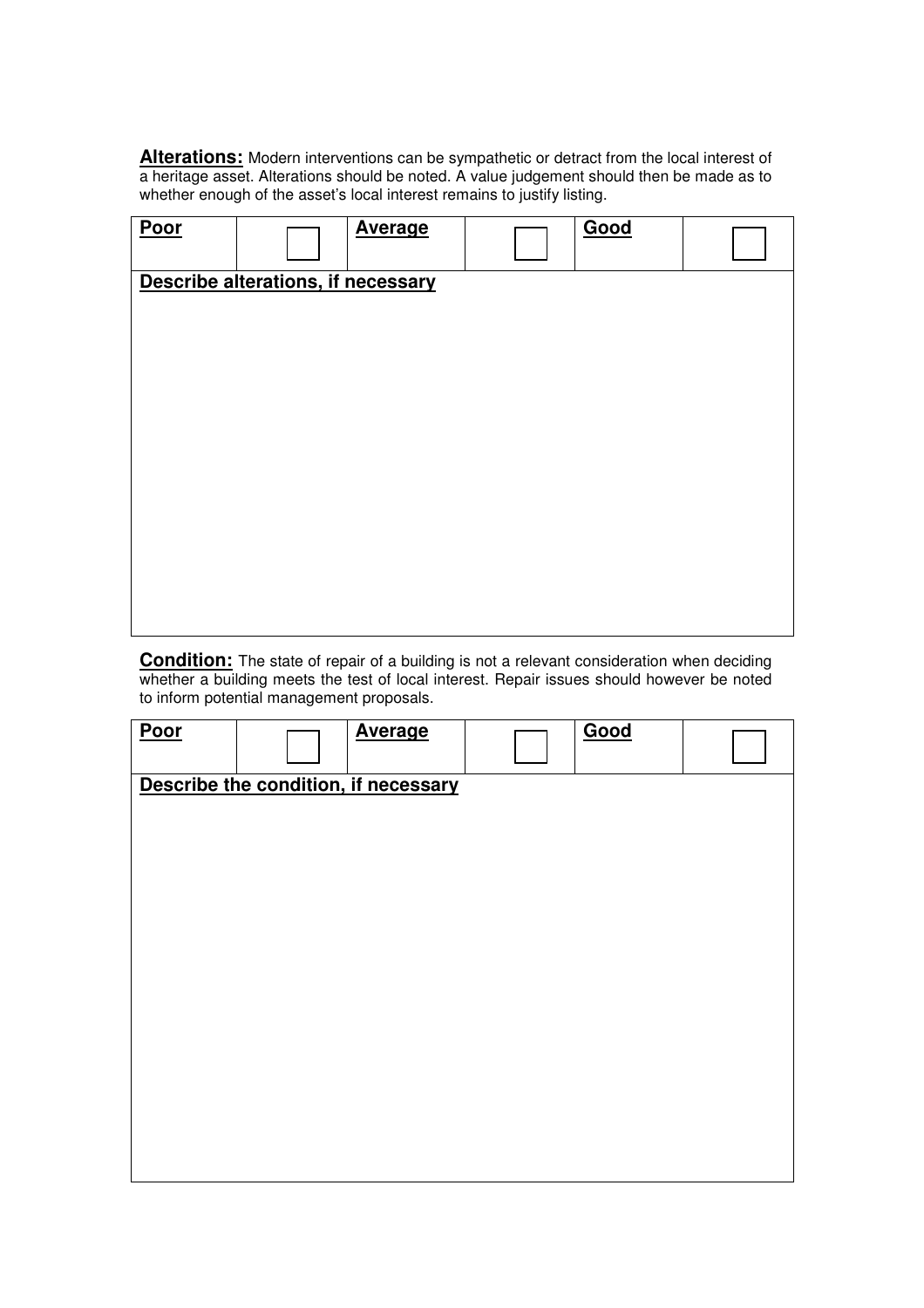| Evidence:  |                                                                     |              |  |
|------------|---------------------------------------------------------------------|--------------|--|
| <b>Map</b> | Photographs                                                         | <b>Other</b> |  |
|            |                                                                     |              |  |
|            | Please list source of information and evidence. You may also draw a |              |  |
|            | map on this page or overleaf if the location is difficult to find:  |              |  |
|            |                                                                     |              |  |
|            |                                                                     |              |  |
|            |                                                                     |              |  |
|            |                                                                     |              |  |
|            |                                                                     |              |  |
|            |                                                                     |              |  |
|            |                                                                     |              |  |
|            |                                                                     |              |  |
|            |                                                                     |              |  |
|            |                                                                     |              |  |
|            |                                                                     |              |  |
|            |                                                                     |              |  |
|            |                                                                     |              |  |
|            |                                                                     |              |  |
|            |                                                                     |              |  |
|            |                                                                     |              |  |
|            |                                                                     |              |  |
|            |                                                                     |              |  |
|            |                                                                     |              |  |
|            |                                                                     |              |  |
|            |                                                                     |              |  |
|            |                                                                     |              |  |
|            |                                                                     |              |  |
|            |                                                                     |              |  |
|            |                                                                     |              |  |
|            |                                                                     |              |  |
|            |                                                                     |              |  |
|            |                                                                     |              |  |
|            |                                                                     |              |  |
|            |                                                                     |              |  |
|            |                                                                     |              |  |
|            |                                                                     |              |  |
|            |                                                                     |              |  |
|            |                                                                     |              |  |